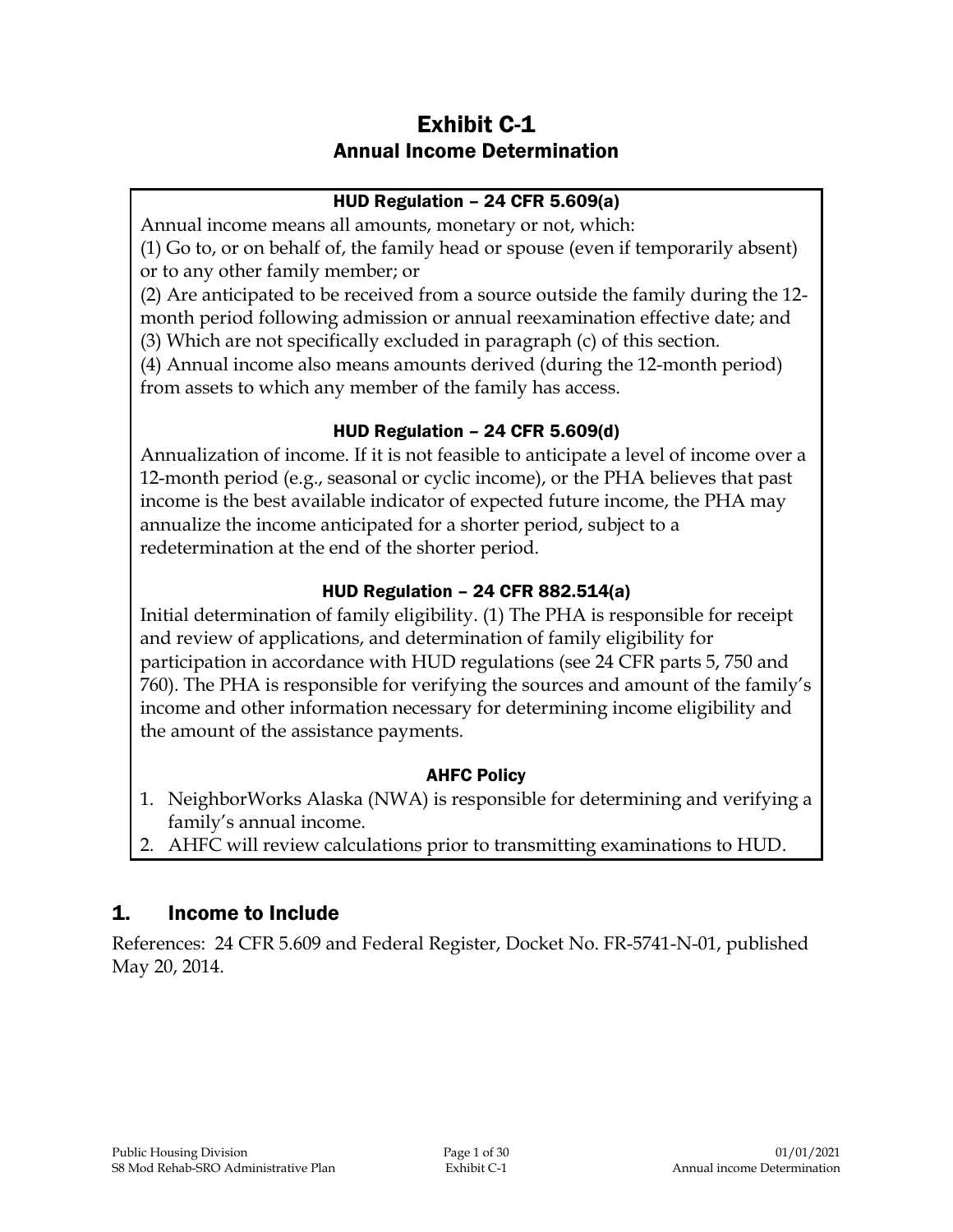## 1.A AbilityOne Program

This is a program, often administered by a non-profit agency, that employs persons with disabilities and veterans. Per guidance from HUD<sup>1</sup>, this income is included in annual income.

## 1.B Achieving a Better Life Experience Act of 2014 (ABLE) Accounts

See Assets section.

#### 1.C Alaska Permanent Fund Dividend (PFD)<sup>2</sup>

NWA will count the PFD for all household members. NWA will count the full PFD amount even if a portion or the entire dividend is "garnished" by another agency or organization.

#### 1.D Employment Income

The full amount, before any payroll deductions, of wages and salaries, overtime pay, commissions, fees, tips and bonuses, and other compensation for personal services. It is much more difficult to verify tips, bonuses, and overtime pay than it is to verify base wages. The employment income verification form queries the employer about all the forms of employment income that are considered by the regulation.

#### 1.E Income from a Business or Profession

Most families who own their own businesses keep much more detailed records than is otherwise typical. This can be helpful in projecting income, but keep in mind that newly established businesses may get off to a slow start and then produce more income in later years. If no other records are available, the business's checkbook can be used to document income and expenses.

Expenditures for business expansion or amortization of capital indebtedness shall not be used as deductions in determining net income. An allowance for depreciation of assets used in a business or profession may be deducted, based on straight line depreciation as provided in Internal Revenue Service regulations. Any withdrawal of cash or assets from the operation of a business or profession is included in income, except to the extent the withdrawal is reimbursement of cash or assets invested in the operation by the family.

 $\overline{a}$ 

<sup>1</sup> [Email from Jinnea Blakey,](https://intranet/download_file/18837/0) Portfolio Management Specialist, U.S. Department of Housing and Urban Development, dated November 12, 2020.

<sup>&</sup>lt;sup>2</sup> [Letter from Michael B. Janis,](https://intranet/download_file/14184) General Deputy Assistant Secretary, U.S. Department of Housing and Urban Development, dated January 29, 1993.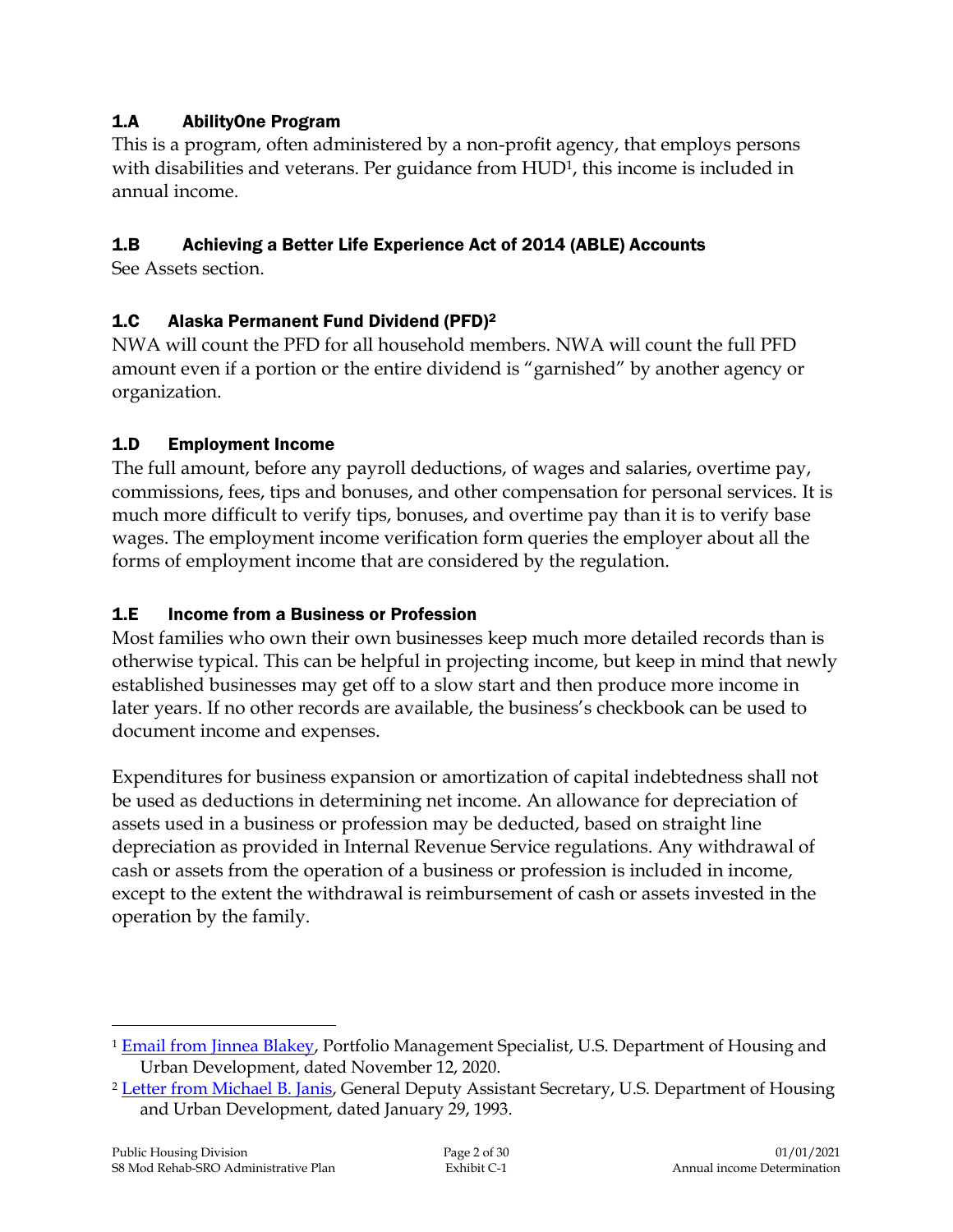#### 1.F Interest and Dividends

Includes the net income derived from any kind of real or personal property.

Expenditures for amortization of capital indebtedness shall not be used as deductions in determining net income. An allowance for depreciation is permitted only for straight line depreciation. Any withdrawal of cash or assets from an investment will be included in income, except to the extent the withdrawal is reimbursement of cash or assets invested by the family.

See "Assets to Include" below when including assets as part of annual income.

## 1.G Military Pay

Count all regular and special pay and allowances for a family member of the Armed Forces. Do not count "hostile services" pay. Third party verification of pay by rank is described in Exhibit 3-4.

Unless a member of the armed services intends to return to the assisted unit and live full-time with the family, this provision encourages them to remove themselves from the lease rather than include the allotment sent home.

## 1.H Native Corporation Payments

Count all periodic cash payments (including cash dividends on stock) that exceed \$2,000 per individual family member. The exclusion of payments received under the Alaska Native Claims Settlement Act only applies to the original payment made previous to 1984.

#### Example: Native Corporation Payments

- 1. Funny Cide (03) receives quarterly dividends of \$1,000 and two "special" disbursements of \$200 each. Although referred to as "special", the file shows that the disbursements are distributed on a regular basis. The total income included: \$4,400 - \$2,000 = \$2,400.
- 2. His son receives quarterly payments of \$100 and two "special" dividends of \$50 each. The total income equals \$500 - \$2,000 = \$0.
- 3. Cide received a "one time" distribution of \$15,000. This is a lump sum payment that is treated as an asset. Compute the greater of actual or imputed earnings from the asset.

## 1.I Payments in Lieu of Earnings

Include unemployment and disability compensation, worker's compensation, and severance pay (except as provided under income exclusions). Lump sum settlements from worker's compensation are excluded as income (they are treated as assets), while periodic payments from worker's compensation are included.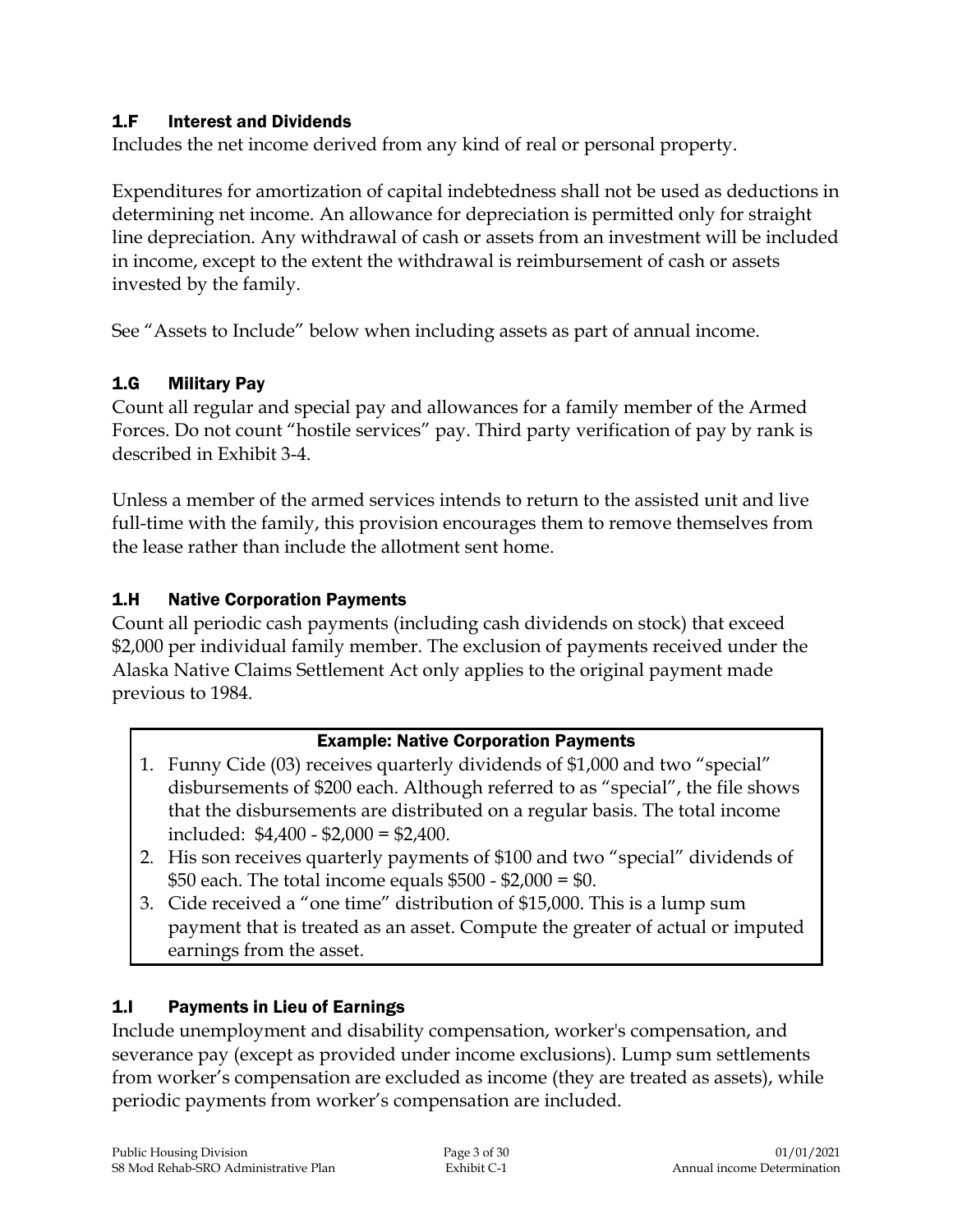## 1.J Pensions Paid to Former Spouse

Count any amounts received by a former spouse pursuant to a court ordered settlement in connection with a divorce, annulment of marriage, or legal separation paid to a former spouse of a retired federal government/uniformed services employee. These amounts are reflected on a Form-1099.

## 1.J.1. Federal Government/Uniformed Services

In instances where an individual is a retired federal government/uniformed services employee receiving a pension that is determined by a state court in a divorce, annulment of marriage, or legal separation proceeding to be a marital asset and the court authorizes payment of a portion of the retiree's pension to a former spouse, that portion to be paid directly to the former spouse is not counted as income for the individual.

## 1.J.2. Other State, Local Government, Social Security, or Private Pensions

Other state, local government, social security, or private pensions where pensions are reduced due to a court ordered settlement in connection with a divorce, annulment of marriage, or legal separation and paid directly to the former spouse are not counted as income for the family and should be handled in the same manner as above.

## 1.K Periodic Payments

The full amount of periodic payments received from Social Security, old age assistance, annuities, insurance policies, retirement funds, pensions, lotteries, disability or death benefits, and other similar types of periodic receipts, including a lump-sum amount or prospective monthly amounts for the delayed start of a periodic payment (except as provided under income exclusions).

The key to correct handling of this provision is to treat as annual income any periodic payment the family receives. This does not necessarily mean monthly. Some periodic income is received quarterly, like Native Dividends. If Social Security or other periodic receipts have deductions taken out of the gross benefit, use the gross amount of the benefits, not the net amount after the deduction.

# 1.K.1. Regular Contributions or Gifts

Regular contributions or gifts received from organizations or persons not residing in the unit are included in annual income. Of all the forms of income that should be included in annual income, this one is most often missed. A regular contribution is not necessarily a cash contribution.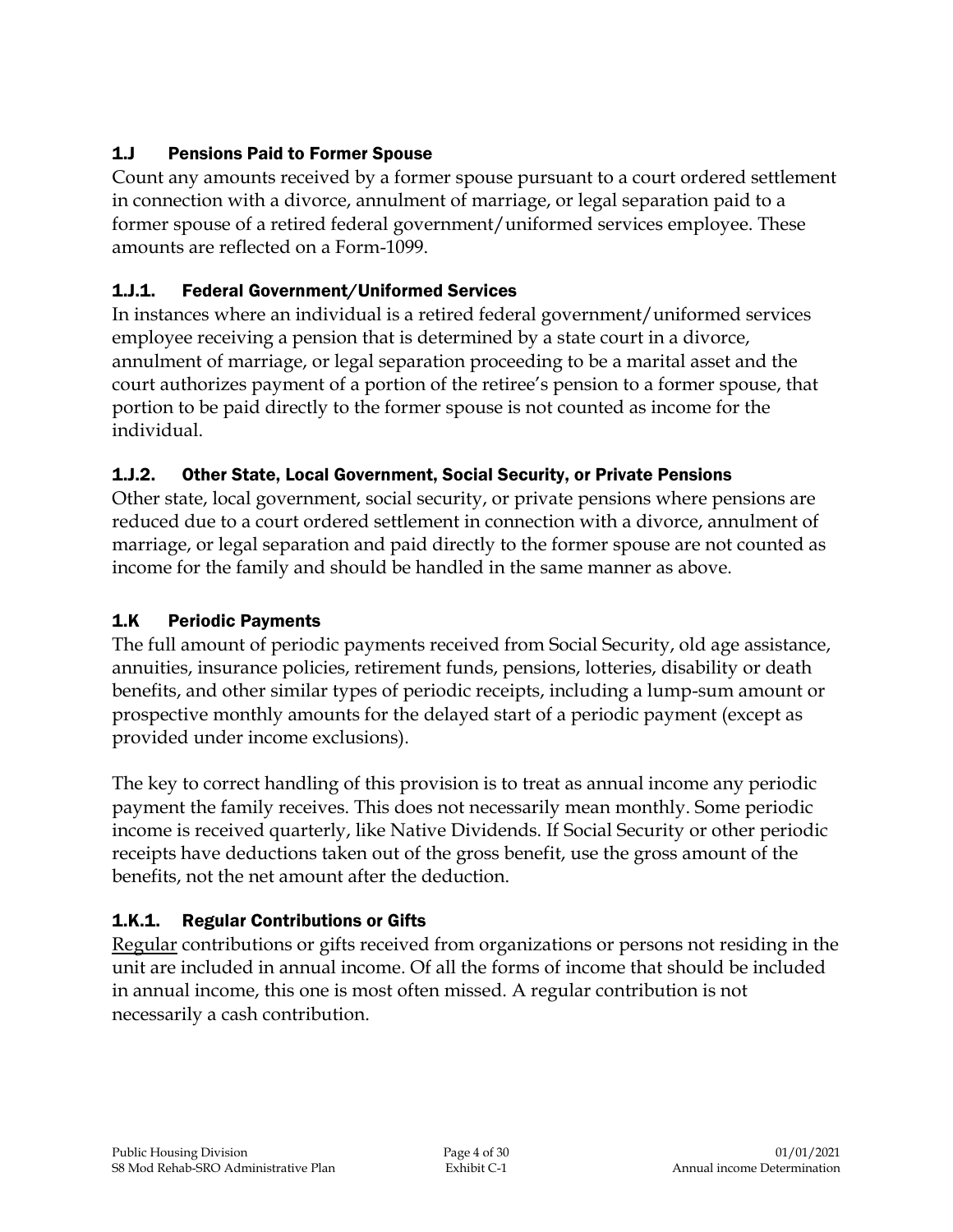## Example: Regular Noncash Contribution

- 1. A child's grandmother (not a household member) pays her daughter's telephone and cable TV bills directly to the phone and cable companies. Count it as household income. It is a regular contribution and can also be easily verified.
- 2. An uncle (not a household member) buys a gas card for his niece each month for her to use. Count this regular contribution as household income.
- 3. Coventry's (age 16) grandfather (not a household member) makes the monthly car payment for Coventry. This is a regular contribution to household income and should be included.

## 1.K.2. Cost of Living Adjustments (COLA)

At times, fixed monthly benefits may receive a cost of living allowance. NWA **will**:

- 1. Update the COLA amount at a family's next regular examination.
- 2. Use the current benefit amount when a new family member is added to the household

## 1.L Resident Service Stipends

If a resident receives a stipend in excess of \$200 per month, the entire amount received is included in Annual Income.

## 1.M Student Financial Assistance

For the Housing Choice Voucher and S8N Multifamily Housing Programs, see Exhibit 2-7 for guidance on the Student Rule and income that must be included as part of annual income.

## 1.N Trusts

The basis for determining how to treat trusts relies on information about who has access to either the principal in the account or the income from the account.

#### 1.N.1. Payment of Principal from a Trust

The beneficiary of a trust may receive funds from the trust in different ways. A beneficiary may receive the full value of a trust at one time. In that instance the funds would be considered a lump sum receipt and would be treated as an asset.

A trust set up to provide support for a person with disabilities may pay only income from the trust on a periodic basis. Occasionally, however, a beneficiary may be given a portion of the trust principal on a periodic basis. When the principal is paid out on a periodic basis, those payments are considered regular income or gifts and are counted in annual income.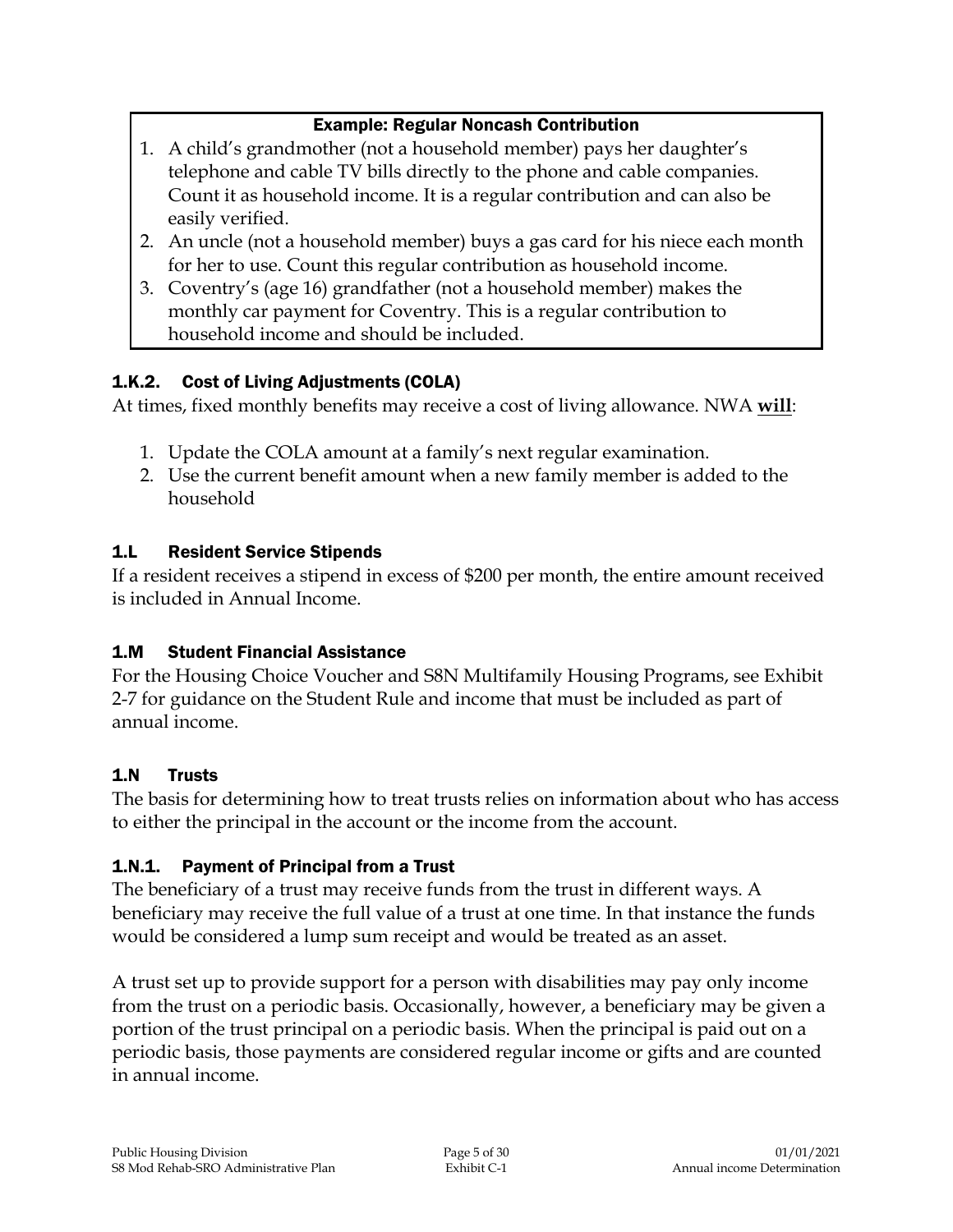#### 1.N.2. Revocable Trusts

If any member of the family has the right to withdraw the funds in the account, the trust is considered to be an asset and is treated as any other asset. The cash value of the trust (the amount the family member would receive if he or she withdrew all that could be withdrawn) is added to total net assets. The actual income received is added to actual income from assets.

#### Example: A Trust Accessible to Family Members

Assez lives alone. He has placed \$20,000 in trust to his grandson to be available to the grandson upon the death of Assez. The trust is revocable, that is, Assez has control of the principal and interest in the account and can amend the trust or remove the funds at any time.

When calculating Assez's income, NWA will add the \$20,000 to Assez's net family assets and the actual income received on the trust to actual income from assets.

#### 1.N.3. Nonrevocable or Irrevocable Trusts

If no family member has access to either the principal or income of the trust at the current time, the trust is not included in the calculation of income from assets or in annual income.

If only the income (and none of the principal) from the trust is currently available to a family member, the income is counted in annual income, but the trust is not included in the calculation of income from assets.

#### 1.N.4. Special Needs or Miller's Trusts

A special needs trust is an irrevocable trust that may be created under some state laws, for persons who are not able to make financial decisions for themselves or for an individual that is over a resource or income limit for a government benefit, typically Medicaid. Special needs trusts are of two types:

1. Asset or Resource Trusts: These types of trusts are set up to hold assets on behalf of the beneficiary. Some provide income to the beneficiary; some provide for only specific expenses like medical or long term care for the beneficiary; others may never provide payment to the beneficiary, but may allow for the beneficiary to meet a government program's resource limit. The value of the trust is never counted as an asset for the beneficiary while it is held in the trust. Payments from the trust to the beneficiary should be considered like any other Irrevocable Trust (see the medical expense reimbursement exclusions section in this Exhibit.)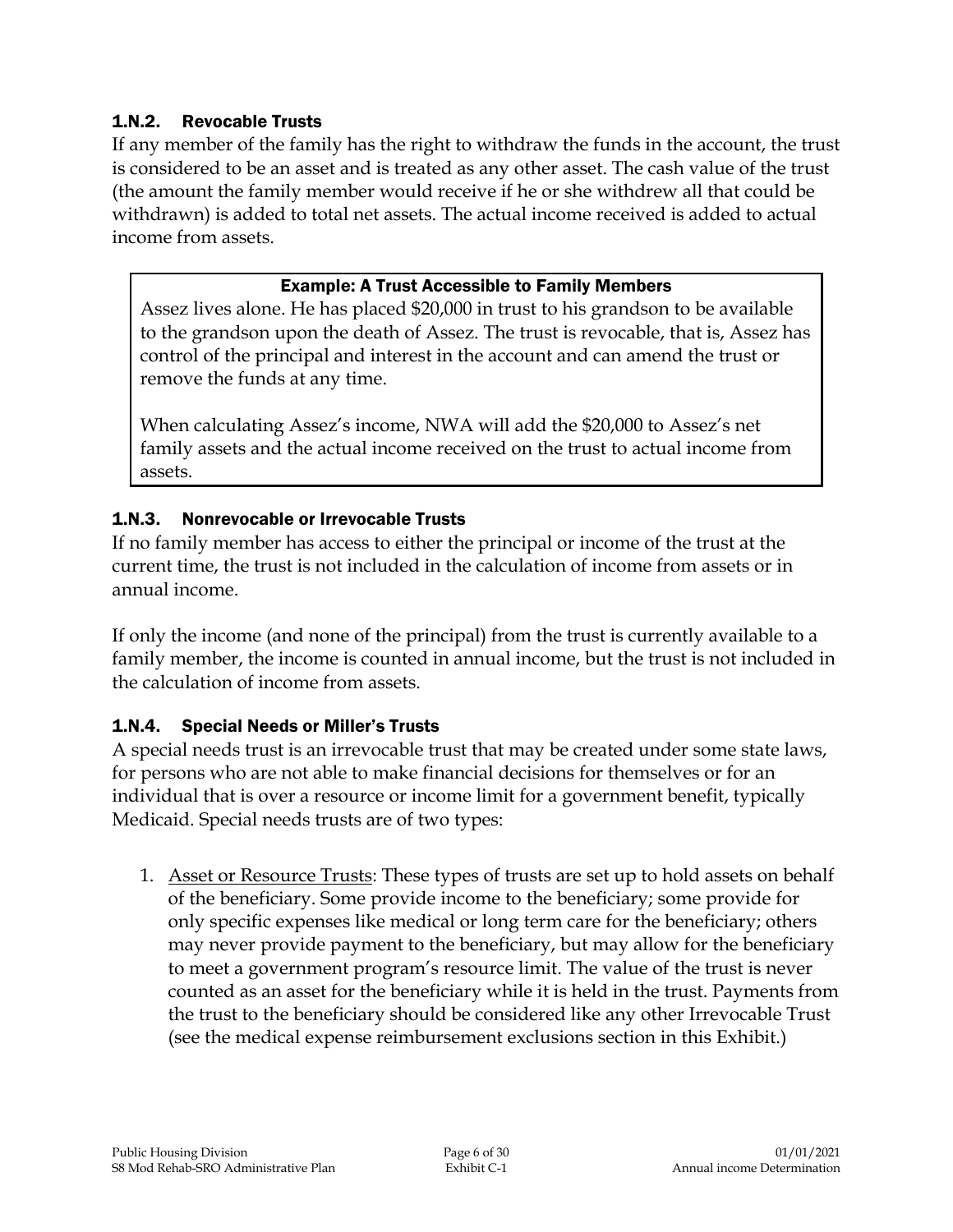2. Medicaid Qualified Income Trust (Miller's Trust): A Miller's trust is an "income" trust, legally set up to allow a person that would otherwise be over-income to qualify for Medicaid Long-Term care benefits. Like other types of irrevocable trusts, a trustee is established to manage the trust. The trustee of a Miller's Trust receives the beneficiary's income then is able to pay the beneficiary a Personal Needs Allowance. The Personal Needs Allowance is defined by the state administering the Medicaid program and the beneficiary's specific living situation. The Personal Needs Allowance is outlined in the trust but may be subject to cost of living adjustments which can be verified through the State of Alaska, Department of Health and Social Services, Division of Public Assistance. The balance of the beneficiary's income (in excess of the Personal Needs Allowance) is held in trust and can only be paid out to the beneficiary under very specific conditions. NWA will only count the amount of the current Personal Needs Allowance of the beneficiary as income to the household for persons with Miller's Trusts.

#### Example: Special Needs Trust

Daryl is a 35-year-old person with disabilities living with his elderly parents. The parents have established a special needs trust to provide income for Daryl after they are gone. The trust is not revocable; neither the parents nor the son currently have access to the principal or interest. In calculating the income of the family, the PHA will disregard the trust.

#### 1.O Welfare Assistance

Include all assistance payments received by or on behalf of any family members. (Alaska does not have a "welfare rent.") NWA will not reduce the family rent if the reduction in benefits is based on:

- Welfare fraud; or
- $\triangleright$  Noncompliance with economic self-sufficiency requirements.

# 2. Income to Exclude

For fully excluded income, NWA will not verify the income or report the income on the 50059. NWA will use the family's signature on the Family Questionnaire or Family Report of Changes self-certifying to the income. For income that is partially excluded, NWA will follow the verification hierarchy in Chapter 3.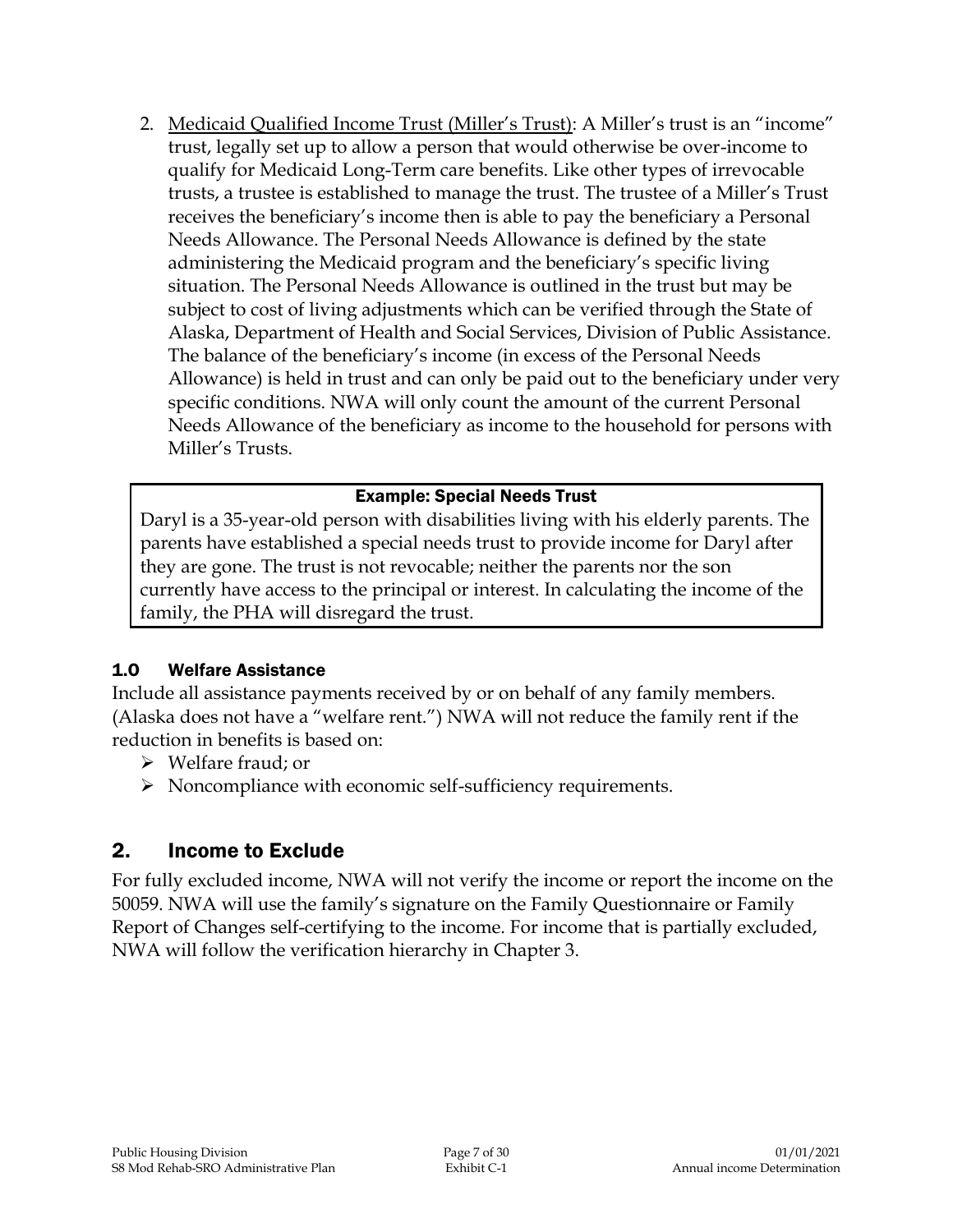## 2.A Federal Register Exclusions Published May 20, 2014

The following is an updated list of federally mandated exclusions that supersedes the December 14, 2012 Federal Register notice. Some of these sources are more fully explained later in this section. Exclude the following from annual income:

- 1. The value of the allotment provided to an eligible household under the Food Stamp Act of 1977 (7 U.S.C. 2017(b)).
- 3. Payments to volunteers under the Domestic Volunteer Services Act (42 U.S.C. 5044(f)(1), 5058, see below).
- 4. Certain payments received under the Alaska Native Claims Settlement Act (43 U.S.C. 1626(c), see below).
- 5. Income derived from certain sub-marginal land of the United States that is held in trust for certain Indian tribes (25 U.S.C. 459e).
- 6. Payments or allowances made under the Department of Health and Human Services' Low Income Home Energy Assistance Program (42 U.S.C. 8621-8629).
- 7. Income derived from the disposition of funds of the Grand River Band of Ottawa Indians (Pub. L. 94-540, section 6).
- 8. The first \$2,000 of per capita shares received from judgment funds awarded by the National Indian Gaming Commission or the U.S. Claims Court, the interests of individual Indians in trust or restricted lands, and the first \$2000 per year of income received by individual Indians from funds derived from interests held in such trust or restricted lands (25 U.S.C. 1407-1408). This exclusion does not include proceeds of gaming operations regulated by the Commission.
- 9. Amounts of scholarships funded under Title IV of the Higher Education Act of 1965 (20 U.S.C. 1070, see below), including awards under federal work-study programs or under the Bureau of Indian Affairs student assistance programs (20 U.S.C. 1087uu). For Section 8 programs only (42 U.S.C. 1437f), any financial assistance in excess of amounts received by an individual for tuition and any other required fees and charges under the Higher Education Act of 1965 (20 U.S.C. 1001 et seq.), from private sources, or an institution of higher education (as defined under the Higher Education Act of 1965 (20 U.S.C. 1002)), shall not be considered income to that individual if the individual is over the age of 23 with dependent children (Pub. L. 109-115, section 327)(as amended).
- 10. Payments received from programs funded under Title V of the Older Americans Act (42 U.S.C. 3056g, see below).
- 11. Payments received on or after January 1, 1989, from the Agent Orange Settlement Fund (Pu. L. 101-201) or any other fund established pursuant to the settlement in In Re Agent Orange Liability Litigation, M.D.L. No 381 (E.D.N.Y.).
- 12. Payments received under the Maine Indian Claims Settlement Act of 1980 (Pub. L. 96-420, 25 U.S.C. 1728).
- 13. The value of any child care provided or arranged (or any amount received as payment for such care or reimbursement for costs incurred for such care) under the Child Care and Development Block Grant Act of 1990 (42 U.S.C. 9858q).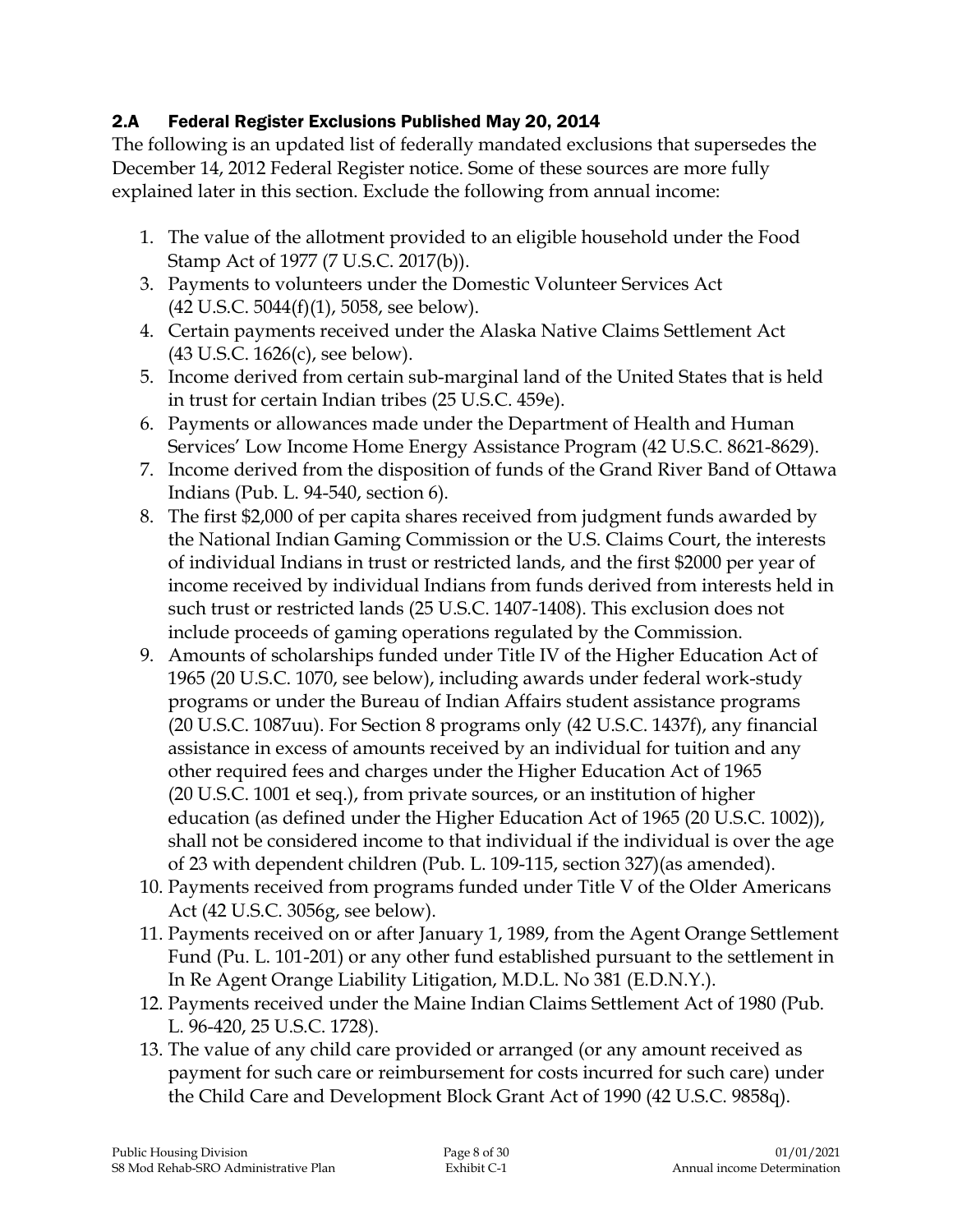- 14. Earned Income Tax Credit (EITC) refund payments received on or after January 1, 1991 for programs administered under the United States Housing Act of 1937, title V of the Housing Act of 1949, section 101 of the Housing and Urban Development Act of 1965, and sections 221(d)(3), 235, and 236 of the National Housing Act (26 U.S.C. 32(l)).
- 15. Payments by the Indian Claims Commission to the Confederated Tribes and Bands of Yakima Indian Nation or the Apache Tribe of Mescalero Reservation (Pub. L. 95-433).
- 16. Allowances, earnings, and payments to AmeriCorps participants under the National and Community Service Act of 1990 (42 U.S.C. 12637(d)).
- 17. Any allowance paid under the provisions of 38 U.S.C. 1833(c) to children of Vietnam veterans born with spina bifida (38 U.S.C. 1802-05), children of women Vietnam veterans born with certain birth defects (38 U.S.C. 1811-16), and children of certain Korean service veterans born with spina bifida (38 U.S.C. 1821).
- 18. Any amount of crime victim compensation (under the Victims of Crime Act) received through crime victim assistance (or payment or reimbursement of the cost of such assistance) as determined under the Victims of Crime Act, because of the commission of a crime against the applicant under the Victims of Crime Act (42 U.S.C. 10602(c)).
- 19. Allowances, earnings, and payments to individuals participating in programs under the Workforce Investment Act of 1998 (29 U.S.C. 2931(a)(2)). This was formerly known as the Job Training Partnership Act (JTPA).
- 20. Any amount received under the Richard B. Russell School Lunch Act (42 U.S.C. 1760(e)) and the Child Nutrition Act of 1966 (42 U.S.C. 1780(b)), including reduced-price lunches and food under the Special Supplemental Food Program for Women, Infants, and Children (WIC).
- 21. Payments, funds, or distributions authorized, established, or directed by the Seneca Nation Settlement Act of 1990 (25 U.S.C. 1774f(b)).
- 22. Payments from any deferred Department of Veterans Affairs disability benefits that are received in a lump sum amount or in prospective monthly amounts (42 U.S.C. 1437a(b)(4), see below).
- 23. Compensation received by or on behalf of a veteran for service-connected disability, death, dependency, or indemnity compensation as provided by an amendment by the Indian Veterans Housing Opportunity Act of 2010 (Pub. L. 111-269, 25 U.S.C. 4103(9)) to the definition of income applicable to programs authorized under the Native American Housing Assistance and Self-Determination Act (NAHASDA, 25 U.S.C. 4101 et seq.) and administered by the Office of Native American Programs.
- 24. A lump sum or a periodic payment received by an individual Indian pursuant to the Class Action Settlement Agreement in the case entitled Elouise Cobell et al. v. Ken Salazar et al., 816 F.Supp.2d 10 (Oct. 5, 2011 D.D.C.), for a period of one year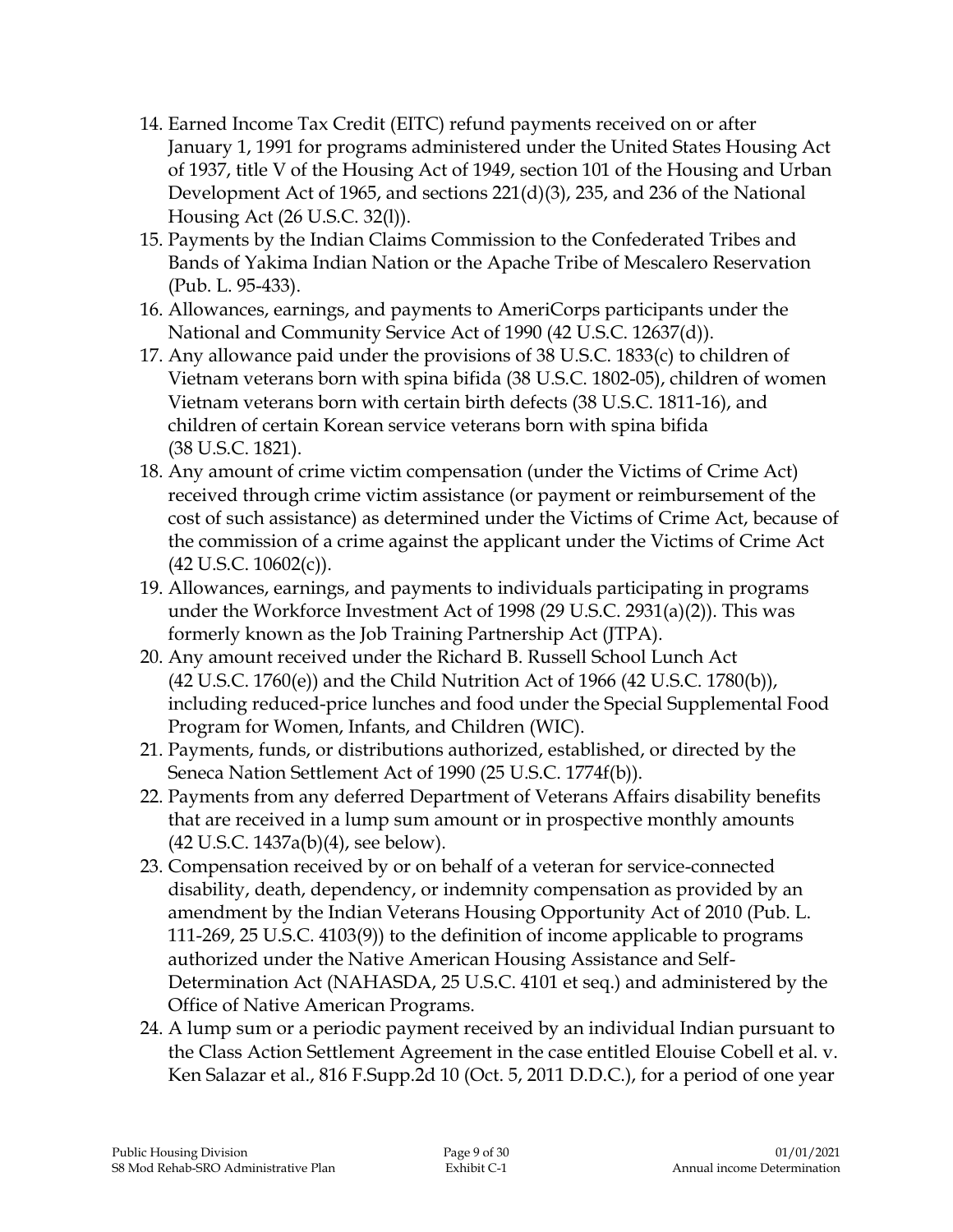from the time of receipt of that payment as provided in the Claims Resolution Act of 2010 (Pub. L. 111-291).

- 25. Any amounts in an "individual development account" as provided by the Assets for Independence Act, as amended in 2002 (Pub. L. 107-110, 42 U.S.C. 604(h)(4), see below).
- 26. Per capita payments made from the proceeds of Indian Tribal Trust Cases as described in PIH Notice 2013-30 "Exclusion from Income of Payments under Recent Tribal Trust Settlements" (25 U.S.C. 117b(a), see below).
- 27. Major disaster and emergency assistance received by individuals and families under the Robert T. Stafford Disaster Relief and Emergency Assistance Act (Pub. L. 93-288, as amended) and comparable disaster assistance provided by states, local governments, and disaster assistance organizations (42 U.S.C. 5155(d), see below).

## 2.B Adoption Assistance

Payments in excess of \$480 per adopted child are deducted. The effect of the adoption assistance exclusion, combined with the \$480 deduction, is to eliminate from annual income all adoption assistance.

## 2.C Alaska Native Claims Settlement Act (ANSCA)

Exclude only the original payment received under the Act, not periodic payments such as dividends (43 U.S.C. 1626(c)). Periodic, recurring ANCSA distributions like quarterly dividends are subject to a \$2,000 per person, per annum exclusion. Any periodic, recurring payments in excess of \$2,000 are counted as income.

## 2.D Armed Forces Special Pay

Exclude special pay related to service people exposed to hostile fire. Hostile fire pay is the only component of income earned by service personnel that is not included in Annual Income.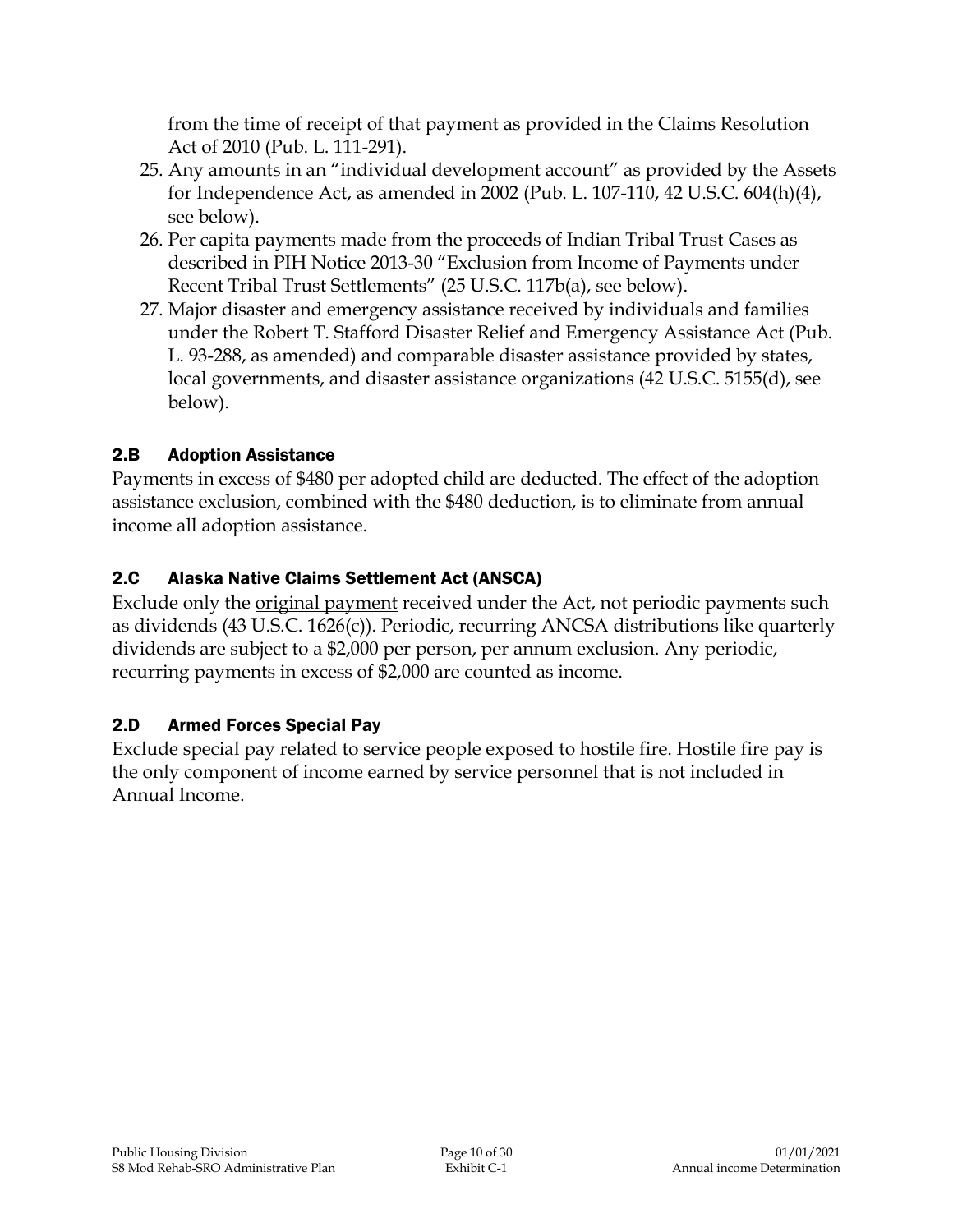#### 2.E Census Bureau Employment

#### HUD Regulation 24 CFR 5.609(c)(9)

(c) Annual income does not include the following:

(9) Temporary, nonrecurring or sporadic income (including gifts);

#### Public and Indian Housing Notice 2017-05<sup>3</sup>

Under this exclusion, PHAs exclude temporary income payments from the U.S. Census Bureau, defined as employment lasting no longer than 180 days per year and not culminating in permanent employment.

#### Housing Notice H20-06<sup>4</sup>

For the purpose of this Notice, temporary is defined as employment lasting no longer than 180 days per year and not culminating in permanent employment. Employer verification of both employment dates and income amount must be maintained in the tenant's file.

#### 2.F Children's Income

Earned income from children under age 18, including foster children, is excluded unless a child is emancipated. The income from the employment of the family head or spouse is **always** included, regardless of age.

Welfare assistance, SSI, APFD's, Native Dividends and any other **unearned** income paid to or on behalf of the children is always included in Annual Income. Note: When there is dual custody of a child and both families live in assisted housing, the family that benefits from the dependent deduction also counts the unearned income of the child. To assist the family in deciding who will receive the deduction, it is feasible to give the deduction to the parent/guardian who sponsors the child for the APFD.

#### 2.G Developmentally Disabled Benefits

Exclude state funds paid to a family when the developmentally disabled family member is living at home. The benefits offset the cost of services and equipment needed to keep the disabled family member at home.

 $\overline{a}$ 

<sup>3</sup> PIH Notice 2017-05 Income Exclusion under Temporary Census Employment and Census Access issued March 7, 2017. This notice remains in effect until amended, superseded, or rescinded.

<sup>4</sup> Office of Housing H20-06 Exclusion from Annual Income of Temporary Employment from the U.S. Census Bureau issued June 5, 2020. This notice remains in effect until amended, superseded, or rescinded.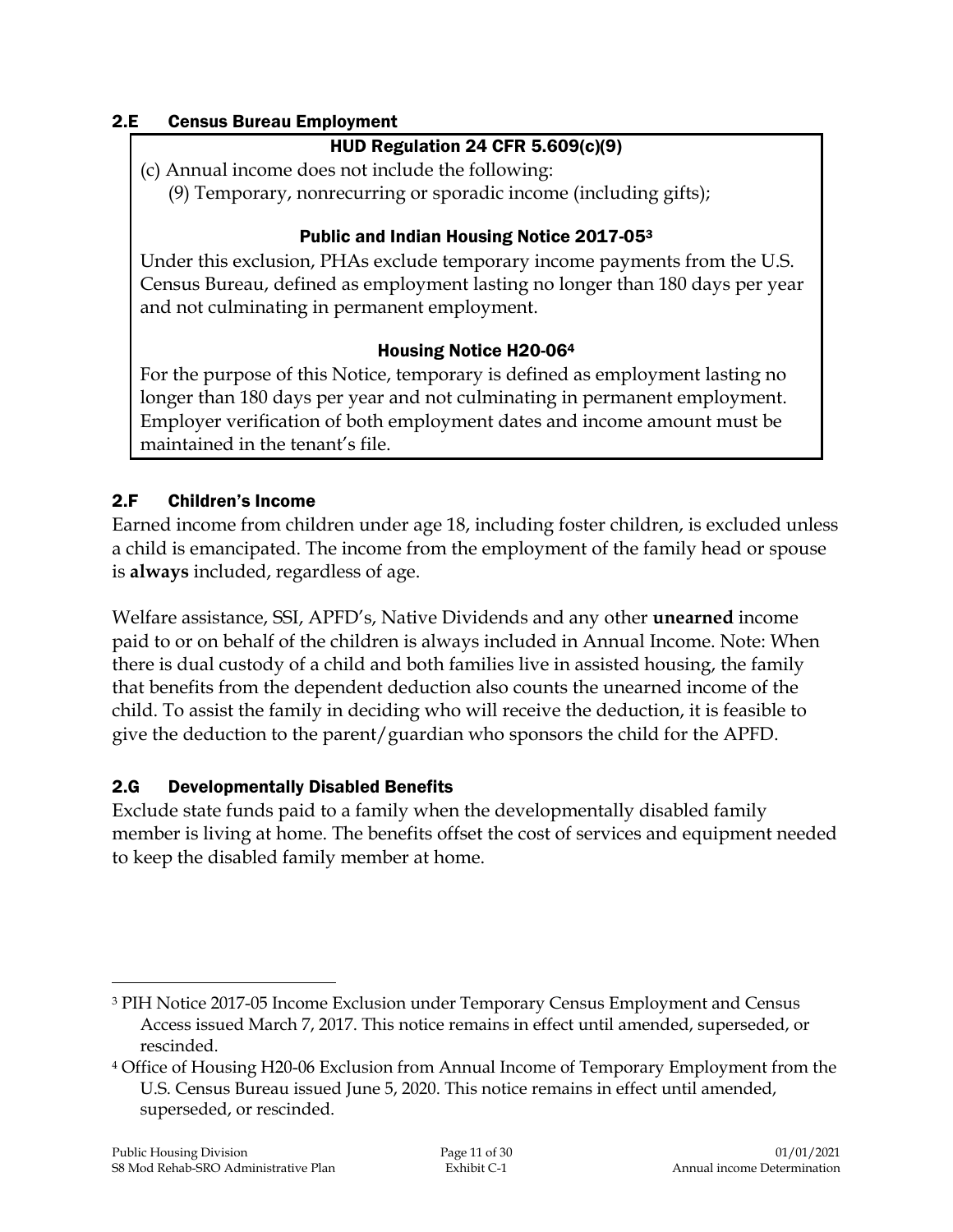#### 2.H Disaster Assistance

This is income to a family as a result of a major disaster or emergency. The disaster assistance can be provided by the federal, state, or local government. This also includes disaster assistance provided by a disaster assistance organization.

#### 2.I Domestic Volunteer Service Act of 1973

Exclude payments to volunteers under the Domestic Volunteer Service Act of 1973 (42 U.S.C. 1626(a)). Examples of programs under this Act include, but are not limited to:

- Retired Senior Volunteer Program (RSVP),
- Foster Grandparent Program (FGP),
- $\triangleright$  Senior Companion Program (SCP,
- > The Older American Committee Service Program, and
- National Volunteer Antipoverty Programs such as VISTA, Peace Corps, Service Learning Program and Special Volunteer Programs.
- $\triangleright$  Small Business Administration Programs such as the National Volunteer Program to Assist Small Business and Promote Volunteer Service to Persons with Business Experience, Service Corps of Retired Executives (SCORE), and Active Corps of Executives (ACE).

#### 2.J Foster Care Payments

These may include payments for the care of foster children or foster adults (usually individuals with disabilities, unrelated to the family, who are unable to live alone). It is not a requirement that the family have other types of income to qualify as a foster parent. It is possible that the family's entire income would be excluded if the source was foster care payments.

#### 2.K Guardianship Income

In rare instances, the Office of Public Advocacy will make payments to a family who has acquired guardianship of a minor or disabled adult. These subsidy care payments make it possible for children to live permanently in the care of a legal guardian, who may be a relative or close family friend.

PIH Notice 2008-40 interprets kinship payments as equivalent to foster care payments and instructs housing agencies to exclude kinship payments. HUD considers guardianship payments to be similar in intent to kinship care payments. HUD advises that housing agencies should treat subsidized guardianship payments the same as foster care payments.

Exclude guardianship payments from annual income. Do not give the dependent deduction. The combination of these two activities will exclude all guardianship income from annual income.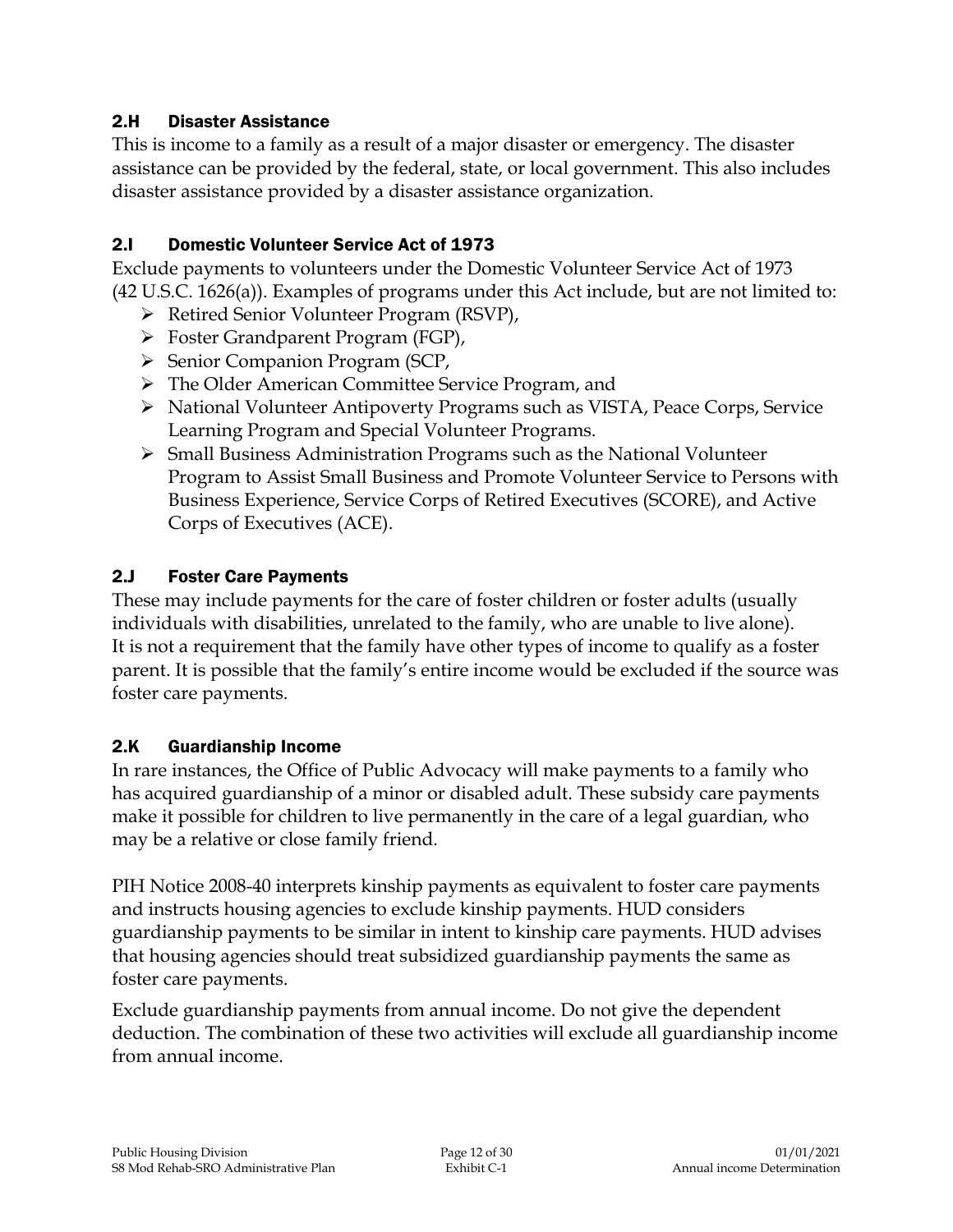### 2.L Individual Development Accounts (IDA)

Section 404(h) of the Personal Responsibility and Work Opportunity Reconciliation Act of 1996 authorized states to create community-based IDA programs with TANF block grant funds. Individual Development Accounts are asset-building tools that provide low-income individuals with an incentive to save money to continue their education, start a business, or buy a home. The legislation designates nonprofit community-based organizations as custodians of IDA accounts. Funds must be held in licensed financial institutions, such as banks and community development credit unions.

The funds saved by TANF recipients in IDAs are not counted as income when determining eligibility for cash assistance, food stamps, Medicaid, or other government means-tested programs.

The Governor's Council on Disabilities and Special Education oversees this program in Alaska. You may also recognize the Alaska Asset Building Coalition as a vehicle for this program. Their current flyer is located at: [http://www.aksourcelink.com/docs/](http://www.aksourcelink.com/docs/%0bresource-library-documents/2011/05/17/2010-ak-ida-program.pdf) [resource-library-documents/2011/05/17/2010-ak-ida-program.pdf](http://www.aksourcelink.com/docs/%0bresource-library-documents/2011/05/17/2010-ak-ida-program.pdf)

## 2.M Live-In-Aide

Exclude the income of a live-in aide as defined in the Eligibility and Admission chapter. See the Live-In Aide Exhibit for guidance on live-in aide income.

## 2.N Lump Sum Payments

Exclude lump sum payments from inheritances, insurance payments (including payments under health, and accident insurance and worker's compensation) capital gains, lottery winnings, and settlements for personal property losses (except as provided above) as income. If retained, these lump sums are additions to assets. If these payments are subsequently received through periodic payments, count the periodic payments as income, but no longer count as an asset any remaining amount from the lump sum payment.

Treat other types of lump sum payments as follows:

- Settlement payments from "claim disputes" over welfare, unemployment, VA, or similar benefits are not included as income. If the lump sum payment or any portion of it remains in the family's possession, count that sum as an asset.
- $\triangleright$  Count any lump sum payments caused by "delays in processing" as income.

Counting a lump sum payment as income also depends upon the family's timely reporting of changes.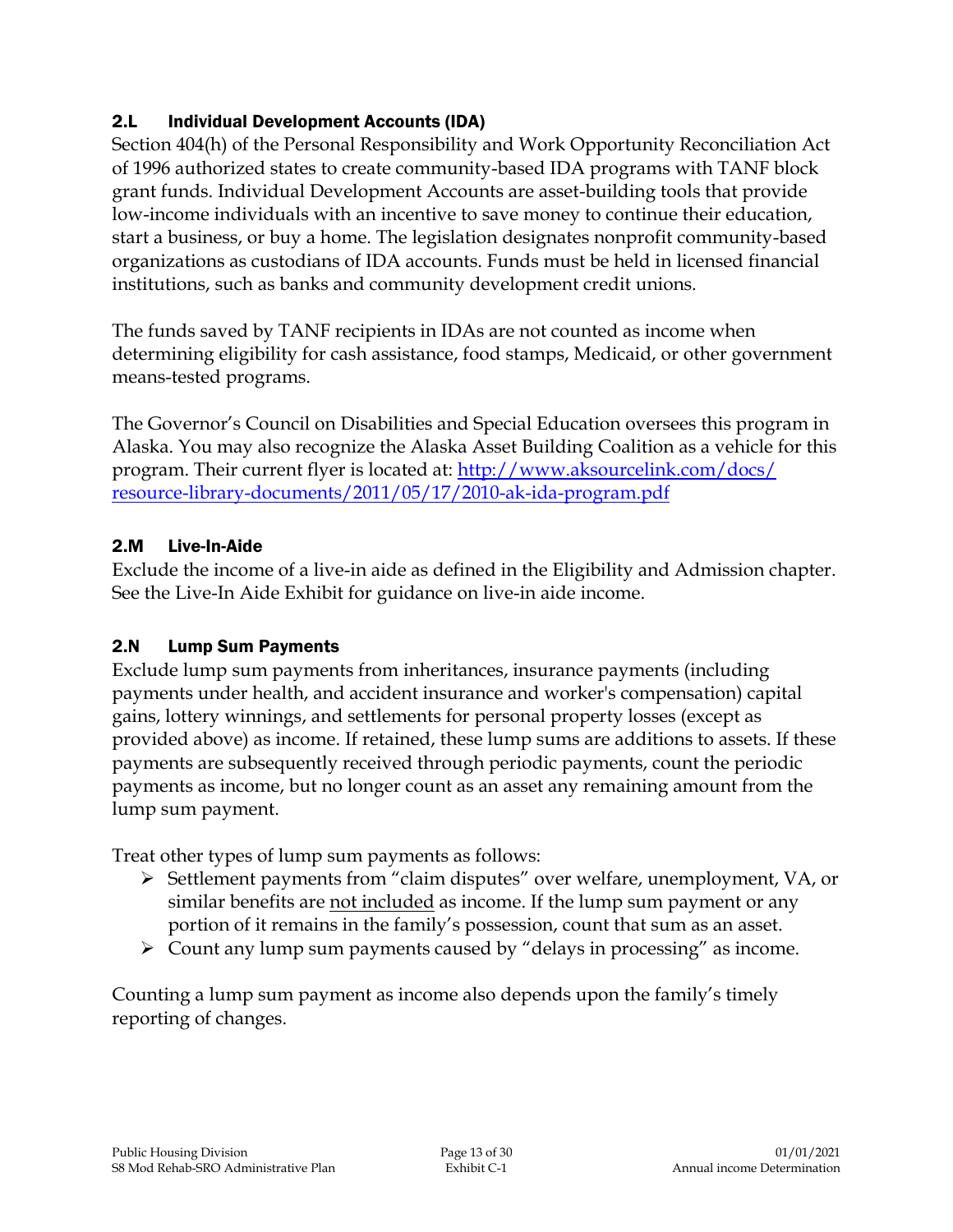## Example: Lump Sum Payment-Timely

Sherluck loses his job on October 19 and applies for unemployment benefits. He reports to NWA on October 25 that he is looking for work and doesn't know how much he will receive from unemployment.

- 1. NWA processes an interim effective November 1 to remove the employment income.
- 2. Sherluck receives a lump sum payment of \$800 from unemployment on January 4. The \$800 is in his checking account. He begins receiving \$100 a week on January 11. He reports to NWA on January 6.
- 3. NWA processes an interim effective March 1 to include the \$6,000 a year unemployment  $(\$100/$  week x 52 weeks + \$800).
- 4. The lump sum payment is included as income as Sherluck received assistance based on no income instead of the \$100 a week.

## Example: Lump Sum Payment-Not Timely

Sherluck loses his job on October 19 and applies for unemployment benefits. He reports to NWA on January 6 that he is still looking for work and is now receiving \$100 a week from unemployment. The DOL printout shows an \$800 lump sum payment and regular \$100 a week payments that start on January 11.

- 1. NWA processes an interim effective February 1 to remove the employment income and add new annual income of \$5,200 (\$100/week x 52 weeks).
- 2. NWA does not include the \$800 lump sum payment as part of income because Sherluck received assistance based on his job, not the reduced unemployment income.

## 2.N.1. Deferred Payments of SS or SSI Benefits

This exclusion very specifically exempts from annual income delayed benefits from Social Security (SS) and Supplemental Security Income (SSI). Exclude Social Security and Supplemental Security Income benefits that are received in a lump-sum payment or lump-sum payments made in prospective monthly payments. This includes a lump sum payment from SS or SSI even if the application was made prior to housing. If retained, these lump sums are additions to assets.

## 2.N.2. Deferred Payments of VA Disability Benefits

Exclude any payments from any deferred Department of Veterans Affairs disability benefits that are received in a lump sum amount or in prospective monthly amounts as provided by an amendment to the definition of annual income in the U.S. Housing Act of 1937 (42 U.S.C. 1437) by Section 2608 of the Housing and Economic Recovery Act of 2008 (Pub. L. 110-289, 42 U.S.C. 4501).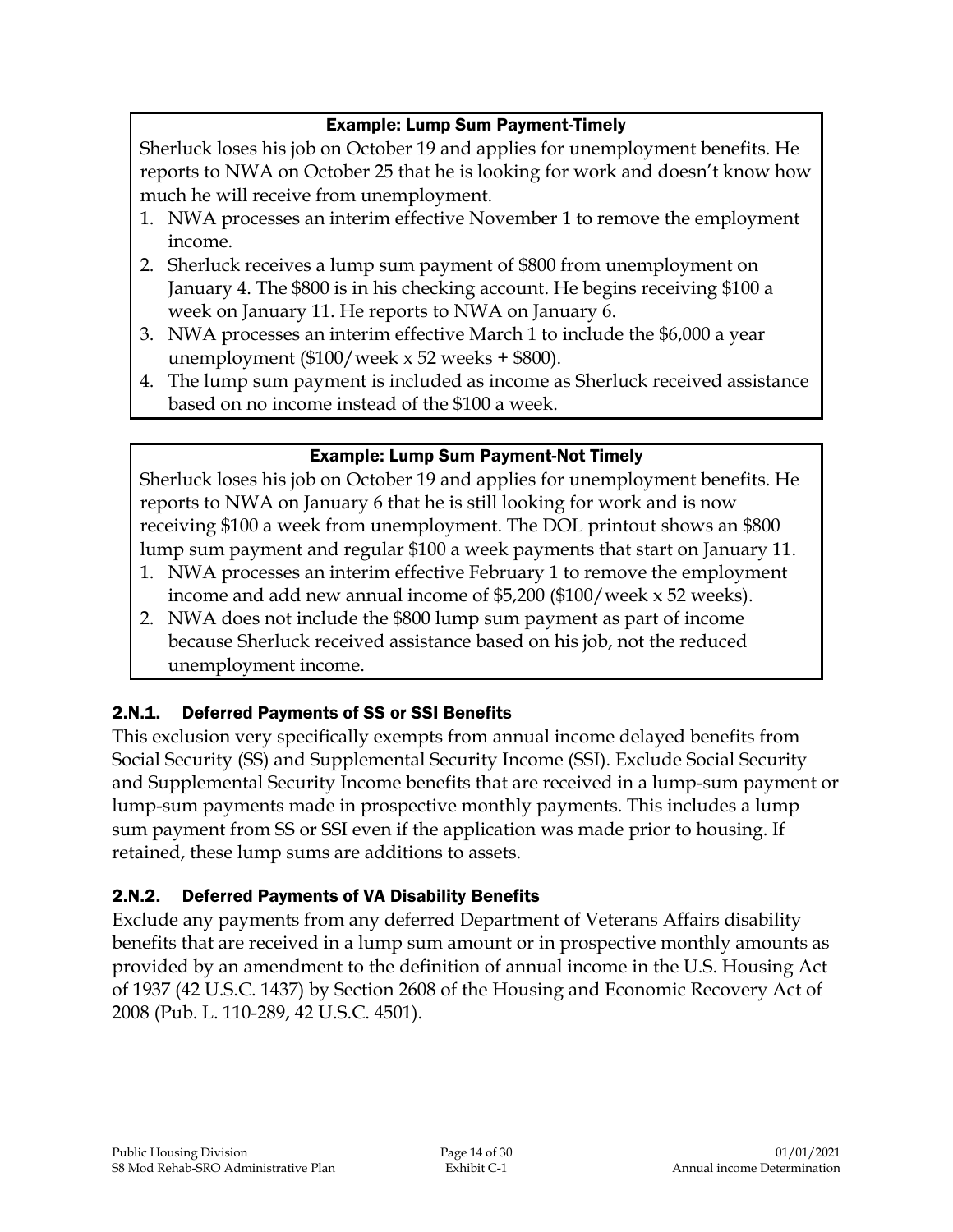#### 2.O Medical Expense Reimbursement

Exclude amounts received by the family that are specifically reimbursements for the cost of medical expenses incurred by any family member. This exclusion is not limited to elderly and disabled families. As an example, a Native corporation may pay a medical insurance premium for a young family who works. The amount of the premium is not counted as income.

## 2.P Minor's Income

See Children's Income section above.

## 2.Q Plan to Attain Self-Sufficiency (PASS)

PASS is a set aside from SSI used to promote self-sufficiency. PASS funds are available to certain disabled persons to enable the person to enter the work force. They are disregarded for a limited time under the Supplemental Security Income eligibility guidelines.

## 2.R Refunds or Rebates of Taxes

Exclude refunds or rebates received under state or local law for property taxes paid on a dwelling unit. This exclusion would apply to state homestead exemptions, for example.

## 2.S Reparations Paid by a Foreign Government

Payments received pursuant to claims filed under the laws of that government by persons who were persecuted during the Nazi era.

## 2.T Resident Service Stipends

A resident service stipend is a modest amount (not to exceed \$200 per month) received for performing a service for NWA or the owner, on a part-time basis, that enhances the quality of life in the development. Such services may include, but are not limited to: fire patrol, hall monitoring, lawn maintenance, resident initiatives coordination, and service on an NWA governing board. No resident may receive more than one such stipend during the same period of time. If a resident receives a stipend in excess of \$200 per month, the entire amount received is included in annual income.

#### 2.U Student Income

## 2.U.1. Full-Time Student Earnings

Full time students are defined as dependents, and therefore, the head, spouse, or cohead can never be coded as a full-time student. Only exclude earnings in excess of \$480 for each full-time student age 18 years or older. This exclusion effectively eliminates earned income of students from consideration as annual income. There is NO age limit for granting full-time student status.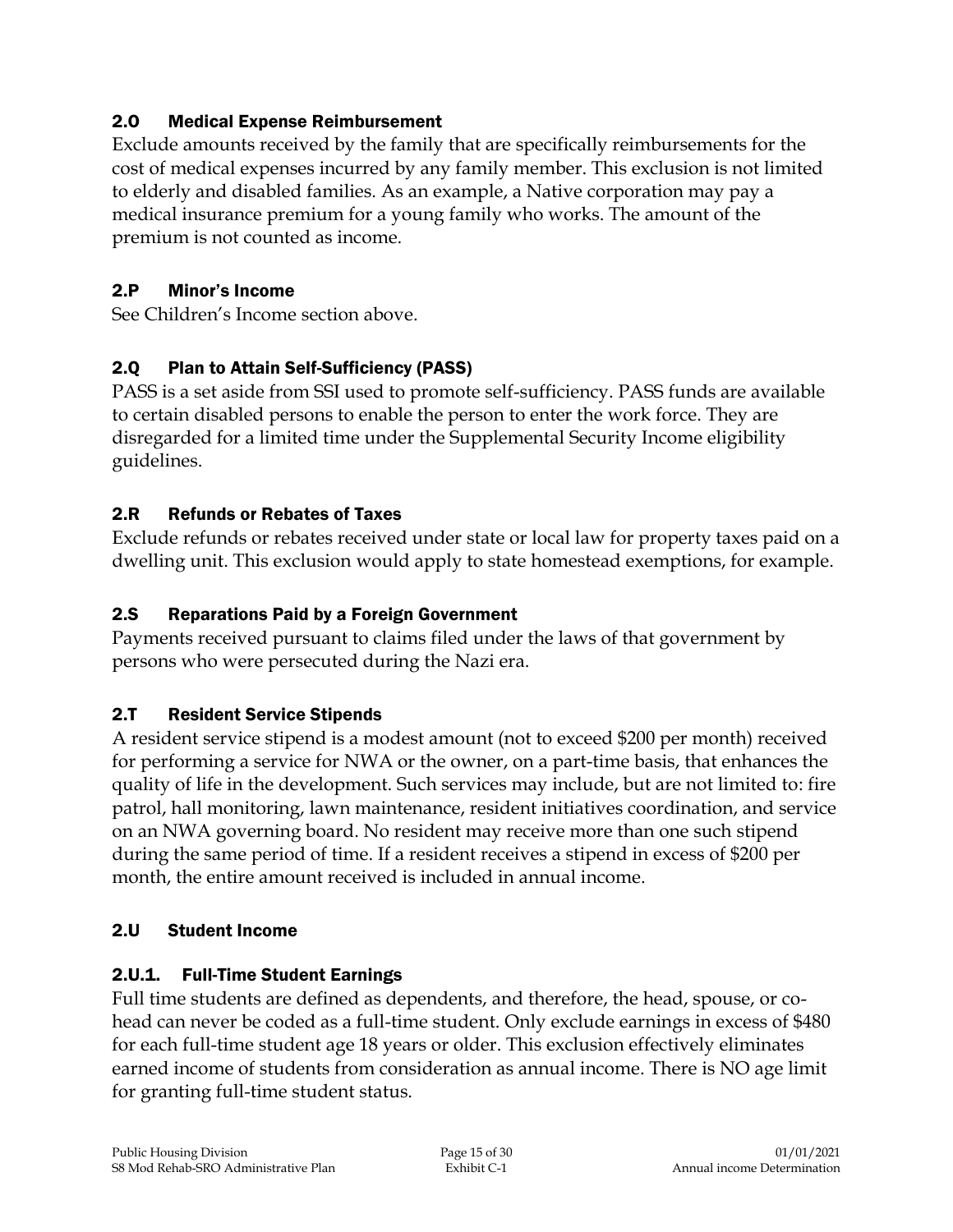## 2.U.2. Scholarships Under Title IV of the Higher Education Act of 1965

Exclude amounts of scholarships funded under Title IV of the Higher Education Act of 1965, including awards under federal work-study programs or under the Bureau of Indian Affairs student assistance programs (20 U.S.C. 1087(uu)). Examples of the Title IV programs include but are not limited to:

- ▶ Basic Educational Opportunity Grants (Pell Grants),
- $\triangleright$  Supplemental Opportunity Grants,
- $\triangleright$  State Student Incentive Grants,
- $\triangleright$  College Work Study,
- $\triangleright$  Byrd Scholarships

#### 2.U.3. Financial Assistance

See Exhibit 2-5 for guidance on the Student Rule and income that must be included as part of annual income.

#### 2.V Temporary, Nonrecurring, or Sporadic Income

The key element that causes the exclusion of this income is that it is neither reliable nor periodic. A one-time only "gift" is excluded; periodic "gifts" are included as income.

#### 2.W Title V of the Older Americans Act

Exclude payments from programs funded under this Act (42 U.S.C. 3056 (f)). Examples of these programs include:

- Senior Community Services Employment Program (SCSEP),
- $\triangleright$  National Caucus Center on the Black Aged,
- $\triangleright$  National Urban League,
- Association National Pro Personas Mayors,
- $\triangleright$  National Council on Aging,
- American Association of Retired Persons,
- ▶ National Council on Senior Citizens, and
- $\triangleright$  Green Thumb

#### 2.X Training Programs

#### 2.X.1. HUD-Funded

Exclude the full amount received under training programs funded by HUD. This would include Section 3 employment like the various temporary and permanent Section 3 positions within NWA.

#### 2.X.2. State or Local Employment

Exclude the incremental earnings and benefits of any family member who participates in a qualifying program. "Local" training programs include those funded by the federal government (such as Veterans Administration), but administered at the local level.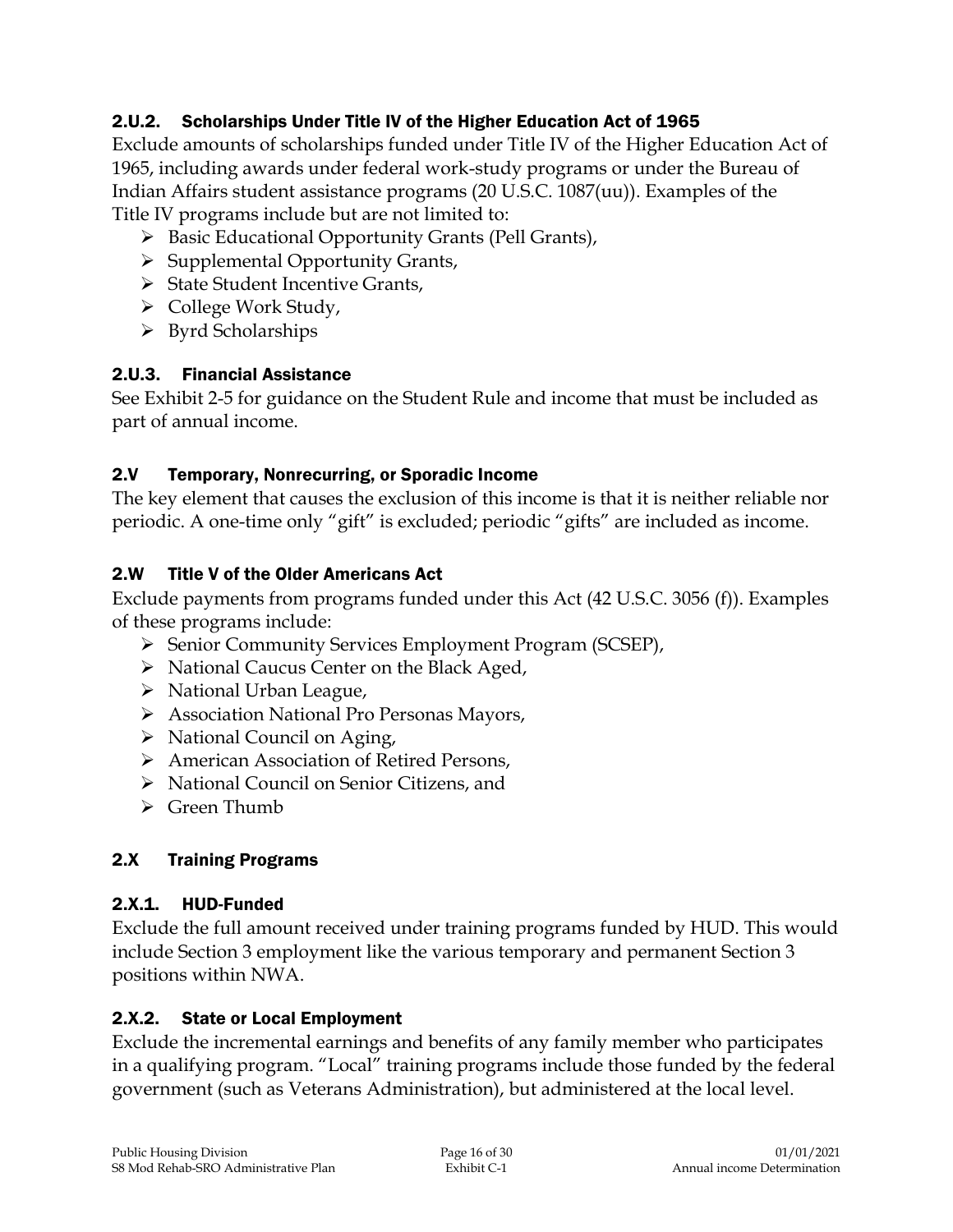Amounts excluded by this provision must be received under employment training programs with clearly defined goals and objectives. This exclusion applies to applicants and participants.

- 1. The incremental increase in earnings is the difference in income after enrollment as compared to income before enrollment "just prior" to the beginning of the training program.
- 2. "Just prior" is defined as income received by the family member within 30 days of the beginning of the training program.
- 3. Only the incremental increase is excluded.
- 4. This calculation applies to applicants and participants.
- 5. Incremental income from a qualifying employment training program is excluded only while an individual is actually participating in the program. Once training is completed, the employment income becomes regular earned income.

## Example: Incremental Increase

Northern Dancer (64) receives \$400 per month in ATAP.

- 1. He then enrolls in a qualifying training program and receives \$550 per month.
- 2. His ATAP stops.
- 3. The difference  $(\$550 \$400 = \$150)$  will NOT be counted.
- 4. The monthly income will be \$400 per month.

Seattle Slew (77) had no income.

- 1. After enrollment, he receives \$550 per month.
- 2. The difference  $(\$550 \$0 = \$550)$  is NOT counted.
- 3. The monthly income equals \$0.

# 2.X.3. Other Training-Related Income

Exclude amounts received by a participant in other publicly assisted programs that are specifically for reimbursement of out-of-pocket expenses incurred solely to allow participation in a specific program. These amounts may pay for special equipment, clothing, transportation, or child care to enable a family to attain self-sufficiency.

## 2.X.4. Veterans Training Programs

Veterans Affairs offers a variety of job training and vocational rehabilitation programs to help former service members enter the workforce.

1. Chapter 31 – this is the Vocational Rehabilitation and Employment (VR&E) Program. This assists veterans with disabilities to prepare for, find, and keep suitable jobs. For veterans with disabilities that prevent immediate consideration of work, VR&E may provide services to improve the ability to live independently.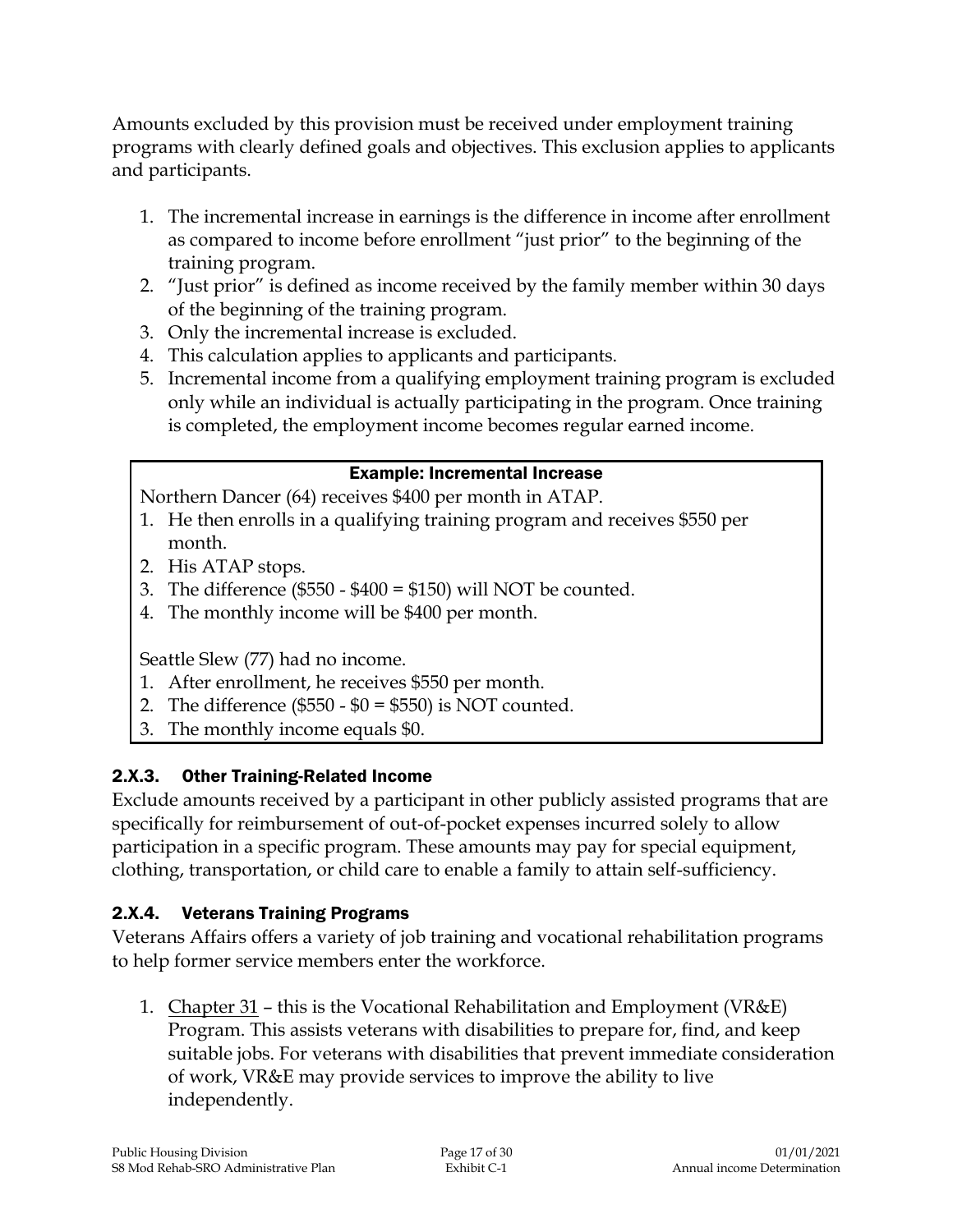2. Compensated Work Therapy (CWT) – this is a vocational rehabilitation program that endeavors to match and support work ready veterans in competitive jobs. In some locations, CWT is known as Veterans Industries. This program promotes employment opportunities for veterans with physical and mental disabilities.

## 2.Y Tribal Trust Settlements

Payments received pursuant to the settlement in the case of Elouise Cobell et al. v. Ken Salazar et al. (Cobell Settlement) must be excluded from annual income for a period of one year from the time of receipt of that payment (PIH Notice 2013-30). This exclusion from income applies to all HUD programs (Pub. L. 111-291).

In addition to the Cobell Settlement, other settlements have been reached between members of Indian tribes and the U.S. government. Payments that result from these settlements are considered per capita payments and are also excluded from annual income. A listing of tribes with settlement agreements and per capita payments is available at: [http://www.irs.gov/irb/2013-03\\_IRB/ar08.html.](http://www.irs.gov/irb/2013-03_IRB/ar08.html)

Payments received by a tribal member for distribution of Indian gaming profits are not per capita payments, although they may be called that. If a family member receives an IRS form 1099-Misc for payments, those payments are included as part of annual income.

# 3. Assets to Include

## HUD Regulation 24 CFR 5.603

Net family assets.

(1) Net cash value after deducting reasonable costs that would be incurred in disposing of real property, savings, stocks, bonds, and other forms of capital investment, excluding interests in Indian trust land and excluding equity accounts in HUD homeownership programs. The value of necessary items of personal property such as furniture and automobiles shall be excluded.

(2) In cases where a trust fund has been established and the trust is not revocable by, or under the control of, any member of the family or household, the value of the trust fund will not be considered an asset so long as the fund continues to be held in trust. Any income distributed from the trust fund shall be counted when determining annual income under § 5.609.

(3) In determining net family assets, PHAs or owners, as applicable, shall include the value of any business or family assets disposed of by an applicant or tenant for less than fair market value (including a disposition in trust, but not in a foreclosure or bankruptcy sale) during the two years preceding the date of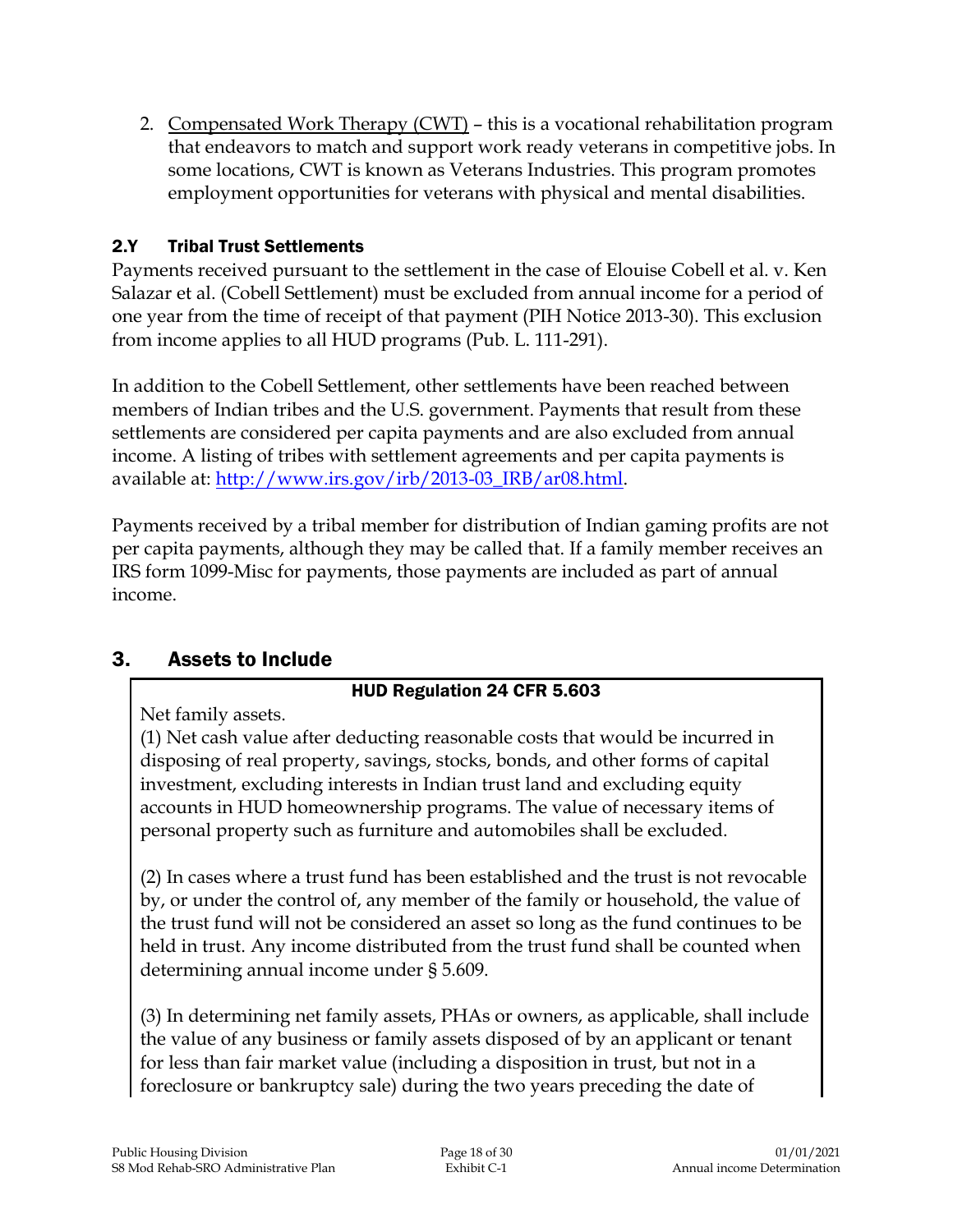application for the program or reexamination, as applicable, in excess of the consideration received therefor. In the case of a disposition as part of a separation or divorce settlement, the disposition will not be considered to be for less than fair market value if the applicant or tenant receives important consideration not measurable in dollar terms.

(4) For purposes of determining annual income under § 5.609, the term ''net family assets'' does not include the value of a home currently being purchased with assistance under part 982, subpart M of this title. This exclusion is limited to the first 10 years after the purchase date of the home.

## HUD Regulation 24 CFR 5.609(a)(4)

Annual income also means amounts derived (during the 12-month period) from assets to which any member of the family has access.

## HUD Regulation 24 CFR 5.609(b)(3)

Interest, dividends, and other net income of any kind from real or personal property. Expenditures for amortization of capital indebtedness shall not be used as deductions in determining net income. An allowance for depreciation is permitted only as authorized in paragraph (b)(2) of this section. Any withdrawal of cash or assets from an investment will be included in income, except to the extent the withdrawal is reimbursement of cash or assets invested by the family. Where the family has net family assets in excess of \$5,000, annual income shall include the greater of the actual income derived from all net family assets or a percentage of the value of such assets based on the current passbook savings rate, as determined by HUD;

See "Calculate the Value of an Asset" below to add the income generated by the asset to annual income.

## 3.A Calculate the Value of an Asset

Before determining whether to use the actual or imputed income from an asset, NWA will determine the cash value of an asset. This means NWA will consider the expenses involved in converting the asset to cash. Depending on the asset, these expenses may include broker fees, legal fees, settlement costs, or penalty for early withdrawal.

- 1. If an asset is an Individual Retirement Account (IRA or 401-K), an interest penalty for early withdrawal may apply.
- 3. If a family sells stocks or bonds, they typically have broker's commission to pay.
- 4. If the family hires an attorney to obtain an insurance settlement, the lawyer's fee is an eligible deduction to determine the net cash value.
- 5. Certificates of Deposit (CD) have penalties for early withdrawal.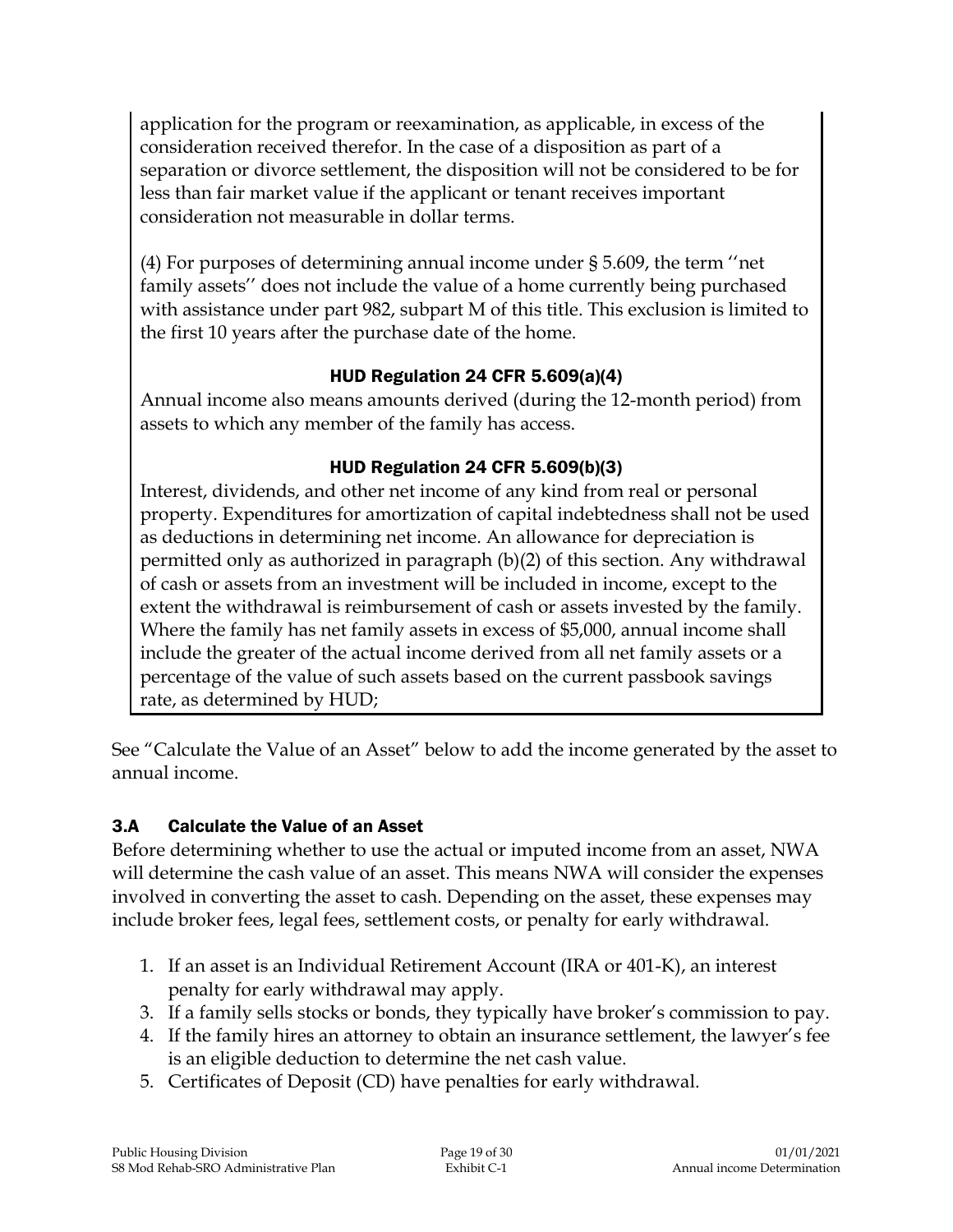6. Savings Bonds are purchased for much less than their value at maturity. Determine the actual value of the bond, at the time of the income review, to avoid overestimating the asset.

| <b>Instructions - Calculate Cash Value</b>                                       |  |  |
|----------------------------------------------------------------------------------|--|--|
| Calculate the cash value of a certificate of deposit as follows:                 |  |  |
| 1. Determine the Market Value:                                                   |  |  |
|                                                                                  |  |  |
| Market Value = Current Balance                                                   |  |  |
| 2. If no current balance is made available:                                      |  |  |
| Market Value = Beginning Balance + Accumulated Interest                          |  |  |
| 3. Determine the Actual Income:                                                  |  |  |
| Actual Income = Market Value x Interest Rate                                     |  |  |
| 4. Determine the Penalty for Early Withdrawal:                                   |  |  |
| Penalty = Actual Income $\div$ 12 x number of months in the penalty              |  |  |
| 5. Determine the Cash Value:                                                     |  |  |
| Cash Value = Market Value - Penalty                                              |  |  |
|                                                                                  |  |  |
| <b>Example: Calculate Cash Value</b>                                             |  |  |
| Secretariat (73) has a CD in the amount of \$5,000 paying interest at 4 percent. |  |  |
| penalty for early withdrawal is three months of interest                         |  |  |

Secretariat (73) has a CD in the amount of \$5,000 paying interest at 4 percent. The penalty for early withdrawal is three months of interest.

| 1. Actual Income:                                  |
|----------------------------------------------------|
| $$5,000 \times 4\% = $200$ in annual income        |
| 2. Penalty:                                        |
| $$200 \div 12$ months = \$16.67 interest per month |
| \$16.67 x 3 months = \$50.01                       |
| 3. Cash Value:                                     |
| $$5,000 - $50 = $4,950$                            |

Once the cash value of an asset has been determined, NWA will include the greater of the actual or imputed income that asset contributes to annual income.

## 3.A.1. Actual Asset Income

If an asset earns interest, actual asset income is the amount of interest earned in a period. The period is then converted to an annual basis. For example, if a savings account earns \$5.30 a quarter, multiply  $$5.30 \times 4$  to get the annual income.

## 3.A.2. Imputed Asset Income

Imputed asset income is the income that could be received from an asset, such as real property, savings, stocks, bonds or other forms of capital investment, if it was converted to cash and placed in an interest bearing account. The cash value of the asset(s) is used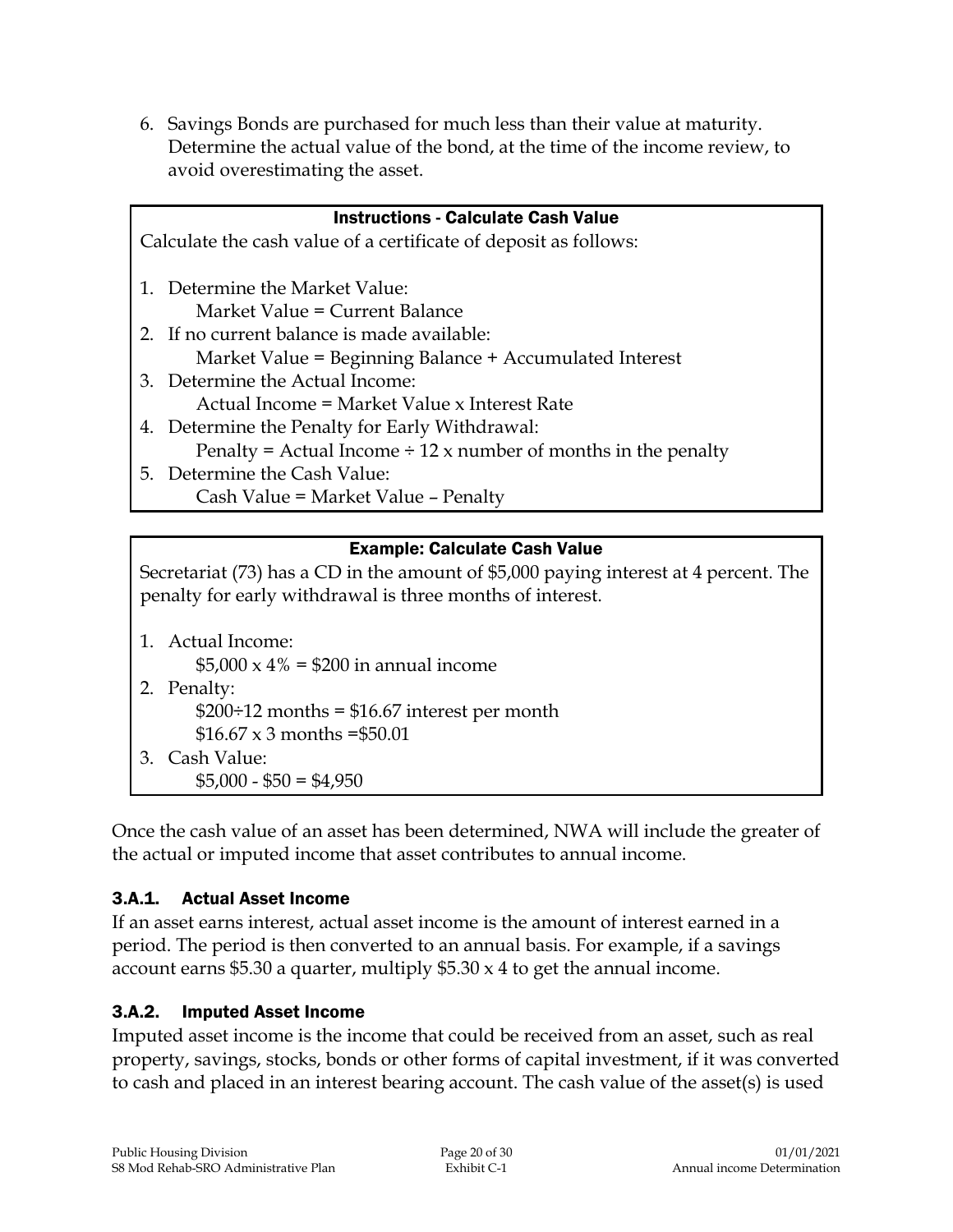to determine imputed income by multiplying that value times a HUD-determined passbook rate.

| <b>Example: Asset Income Added to Annual Income</b>                                    |  |  |
|----------------------------------------------------------------------------------------|--|--|
| Smarty Jones has a checking account worth \$500 earning no interest; a savings         |  |  |
| account of \$50 that earned \$5.00 last year; and a Certificate of Deposit of \$10,000 |  |  |
| with a cash value of \$9,900 that earned \$400 last year.                              |  |  |
|                                                                                        |  |  |
| Asset Cash Value<br><b>Actual Earnings</b>                                             |  |  |
| Checking \$500 \$500<br>\$0                                                            |  |  |
| Savings \$55 \$55<br>\$5                                                               |  |  |
| CD\$10,400 \$9,900<br>\$400                                                            |  |  |
| Total \$10,955\$10,455<br>\$405                                                        |  |  |
|                                                                                        |  |  |
| 1. Total assets are:                                                                   |  |  |
| $$500 + $55 + $10,400 = $10,955$                                                       |  |  |
| 2. Total assets exceed \$5,000, so NWA will use the higher of actual earnings or       |  |  |
| imputed income.                                                                        |  |  |
| 3. Actual Earnings:                                                                    |  |  |
| $$0 + $5 + $400 = $405$                                                                |  |  |
| 4. Imputed Income using passbook rate (interest rate of 2.0%)                          |  |  |
| $$10,455 \times 0.02 = $209.10$                                                        |  |  |
| 5. Actual earnings (\$405) exceed the imputed income (\$209). Therefore, \$405 is      |  |  |

# added to family income.

# 3.B Achieving a Better Life Experience Act of 2014 (ABLE) Accounts

The ABLE Act allows states to establish and maintain a program under which contributions may be made to a tax-advantaged ABLE savings account to provide for the qualified disability expenses of the designated beneficiary of the account. The designated beneficiary must be a person with disabilities, whose disability began prior to his or her 26th birthday and who meets the statutory eligibility requirements.

# HUD PIH Notice 2019-09 and Housing Notice H 2019-06<sup>5</sup>

Section 103 of the ABLE Act mandates that an individual's ABLE account (specifically, its account balance, contributions to the account, and distributions from the account) is excluded/disregarded when determining the designated beneficiary's eligibility and continued occupancy under certain federal meanstested programs.

 $\overline{a}$ <sup>5</sup> PIH Notice 2019-09 issued April 26, 2019. Housing Notice H 2019-06 issued April 26, 2019. The Achieving Better Life Experience (ABLE) Act (P.L. 113-925) was signed into law on December 19, 2014.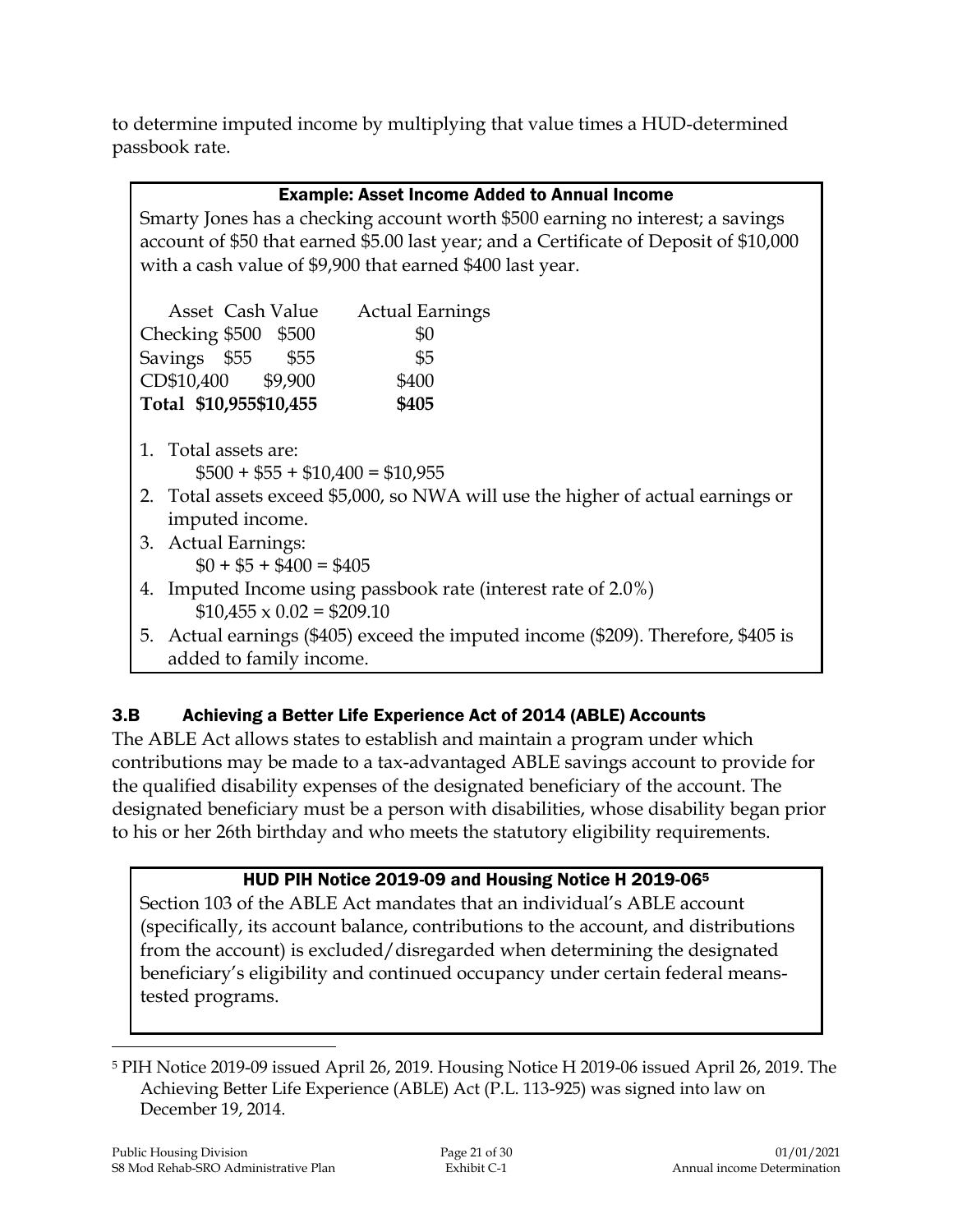Page 2, "in determining a family's income, HUD will exclude amounts in the individual's ABLE account. The entire value of the individual's ABLE account will be excluded from the household's assets. This means actual or imputed interest on the ABLE account balance will not be counted as income."

"Distributions from the ABLE account are also not considered income."

"All wage income received, regardless of which account the money is paid to, is included as income."

**Verification**: In accordance with program requirements at 24 CFR 5.240(c), PHAs and owners should verify the amount held in the ABLE account. PHAs and owners should develop a policy and procedure for verifying ABLE accounts that obtains the following information:

- the name of the designated beneficiary; and
- the State ABLE program administering the account to verify that the account qualifies as an ABLE account.

#### Example – Contributions Made by the Beneficiary

If the beneficiary has a portion of his/her wages directly deposited into his/her ABLE account, then all wage income received, regardless of which account the money is paid to, is included as income.

Pre-tax employer contributions to an ABLE account (that are not deducted from wages) are excluded.

If the designated beneficiary subsequently deposits any amount previously included as income into his/her ABLE account, that deposited amount must not be included in the household's asset calculation or counted as income again when the beneficiary receives a distribution from the account.

#### Example – Contributions Made by Others

If someone other than the designated beneficiary contributes directly to the ABLE account, that contribution will not be counted as income to the designated beneficiary.

If a relative provides a recurring gift of \$100 per month directly to the beneficiary, the recurring gift would be counted as income. If a relative deposits the \$100 recurring monthly gift directly into the ABLE account, then it will not be counted as income. Note: Any person can contribute to an ABLE account.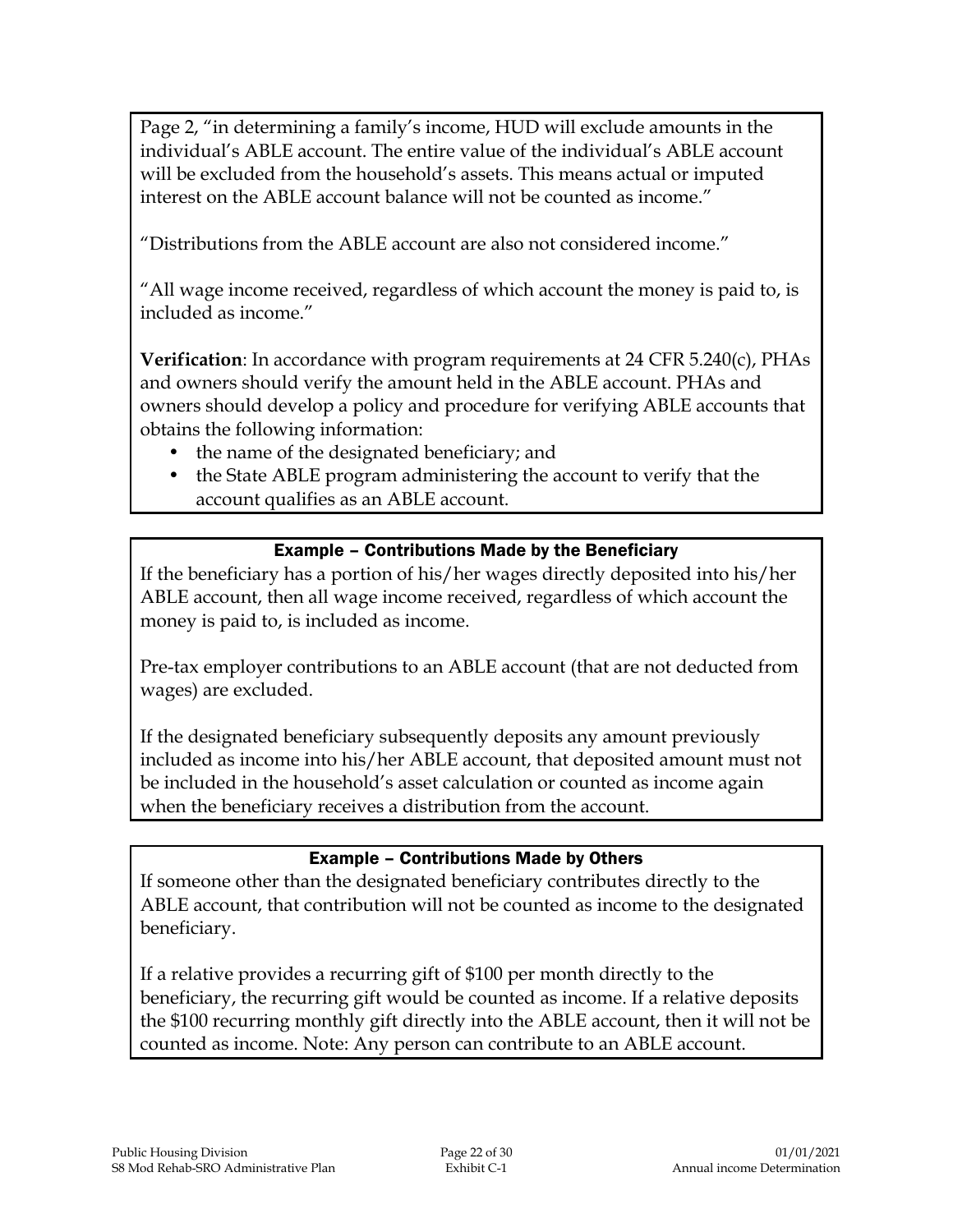## Example – Rollovers from Existing ABLE Accounts

Rollovers from existing ABLE accounts to the designated beneficiary's ABLE account are not counted as income to the designated beneficiary.

### 3.C Joint Assets

Count the asset when owned by more than one person if there is unrestricted access to the asset by the family.

- 1. If assets are owned by more than one person, prorate the assets according to the percentage of ownership. If no percentage is specified or provided by a state or local law, prorate the assets evenly among all owners.
- 2. If an asset is not effectively owned by an individual, do not count it as an asset. An asset is not effectively owned when the asset is held in an individual's name, but (a) the asset and any income it earns accrue to the benefit of someone else who is not a member of the family, and (b) that other person is responsible for income taxes incurred on income generated by the assets.
- 3. Determining which individuals have ownership of an asset requires collecting as much information as is available and making the best judgment possible based on that information.

#### Example: Jointly Owned Assets

- 1. Helen is an assisted-housing tenant. She and her daughter, Elsie, have a joint savings account. Mother and daughter both contribute to the account. They have used the account for trips together and to cover emergency needs for either of them. Even though either Helen or Elsie could withdraw the entire asset for her own use, count Helen's ownership as 50% of the account.
- 2. Jean's name is on her mother's savings account to ensure that she can access the funds for her mother's care. The account is not effectively owned by Jean and should not be counted as her asset.

#### 3.D Withdrawal of Cash or Assets from an Investment<sup>6</sup>

When determining whether to add cash withdrawn from an asset or investment, consider the following:

- 1. If the withdrawal or cash conversion is used for the benefit of the family, consider the following:
	- If the withdrawal will be paid to the family in periodic payments, count the payments as part of annual income. Do not continue to count any balance left in the asset or investment account as an asset.

 $\overline{a}$ 

<sup>6</sup> HUD Occupancy Handbook 4350.3, Chapter 5: Determining Income and Calculating Rent, June 2007.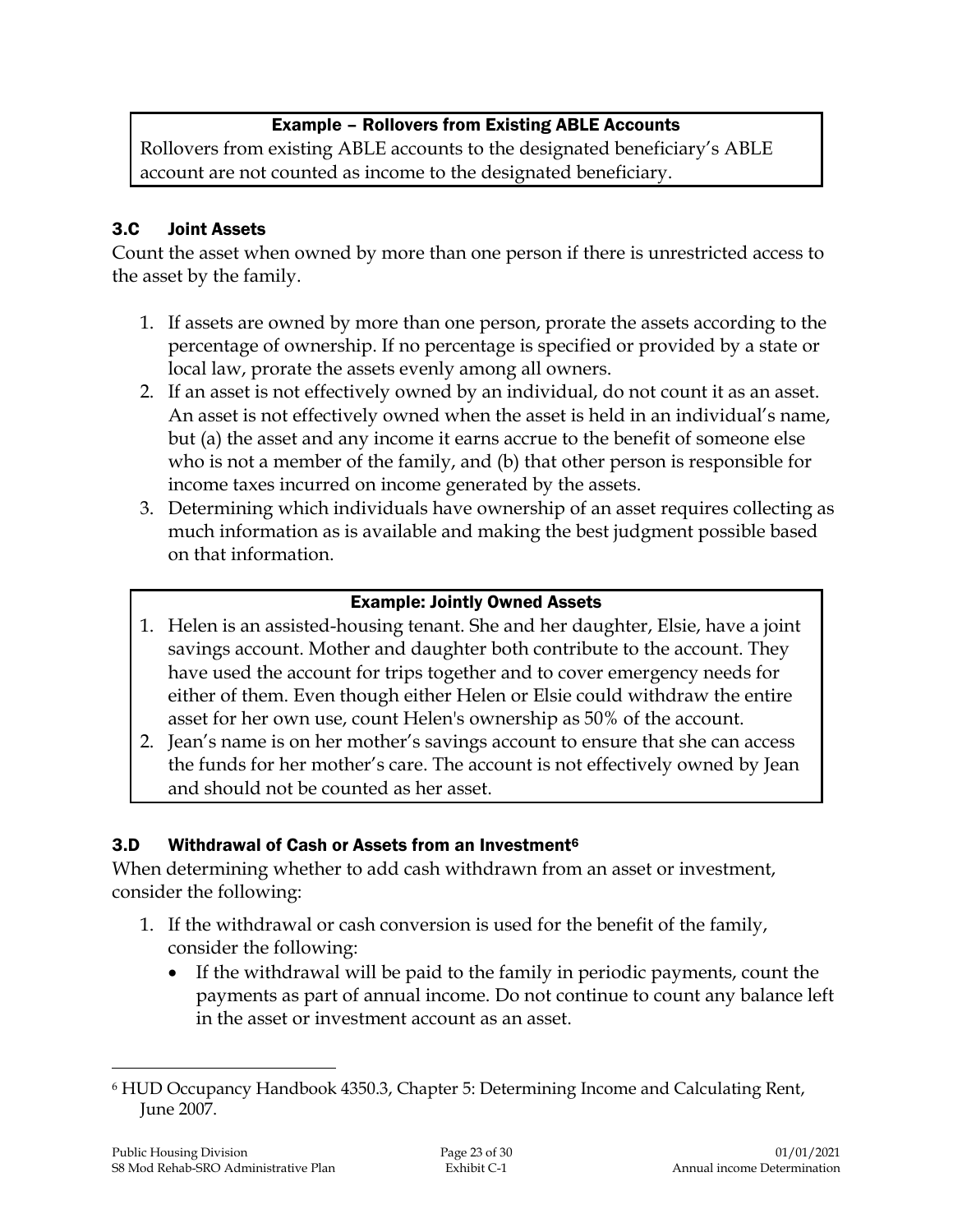- If a withdrawal is made in one lump sum or the entire asset is converted to cash, count only the balances left in the investment as an asset.
- 2. If the withdrawal or cash conversion is "given away" or "gifted" to someone outside the family, then follow the guidance under Assets Disposed for Less than Fair Market Value.

#### Example 1: Withdrawal of Cash as a Lump Sum

Beldame has a certificate of deposit worth \$7,500. She decides to withdraw the entire balance and use it to buy a car for herself.

- 1. Was the asset for the benefit of the family or was it gifted? Beldame is using it for her personal vehicle purchase.
- 2. Was the asset paid in a lump sum or will it be received in periodic payments? Beldame received one payment of \$7,400 after receiving the accrued

interest on the account and paying the penalty for early withdrawal.

3. Beldame deposits it into her checking account and writes a check for the entire balance to the car dealer.

Since Beldame liquidated the account, staff will simply verify the asset accounts and balances (as normal) at the next regular examination.

#### Example 2: Withdrawal of Cash as Periodic Payments

Miesque has a money market fund worth \$100,000. She decides to retire and have the fund disburse a payment of \$5,000 each quarter. It will be deposited directly into her savings account.

- 1. Was the asset for the benefit of the family or was it gifted? Miesque is using it for her personal use.
- 2. Was the asset paid in a lump sum or will it be received in periodic payments? Miesque will receive regular payments.
- 3. At the time of the next regular examination, Miesque's accounts show \$7,750 in her savings account and a balance of \$80,000 in her money market fund.

Staff will count \$20,000 as income and consider the \$7,750 in savings as an asset when determining whether to use an actual or imputed interest income calculation. Staff will disregard the \$80,000 in the money market fund.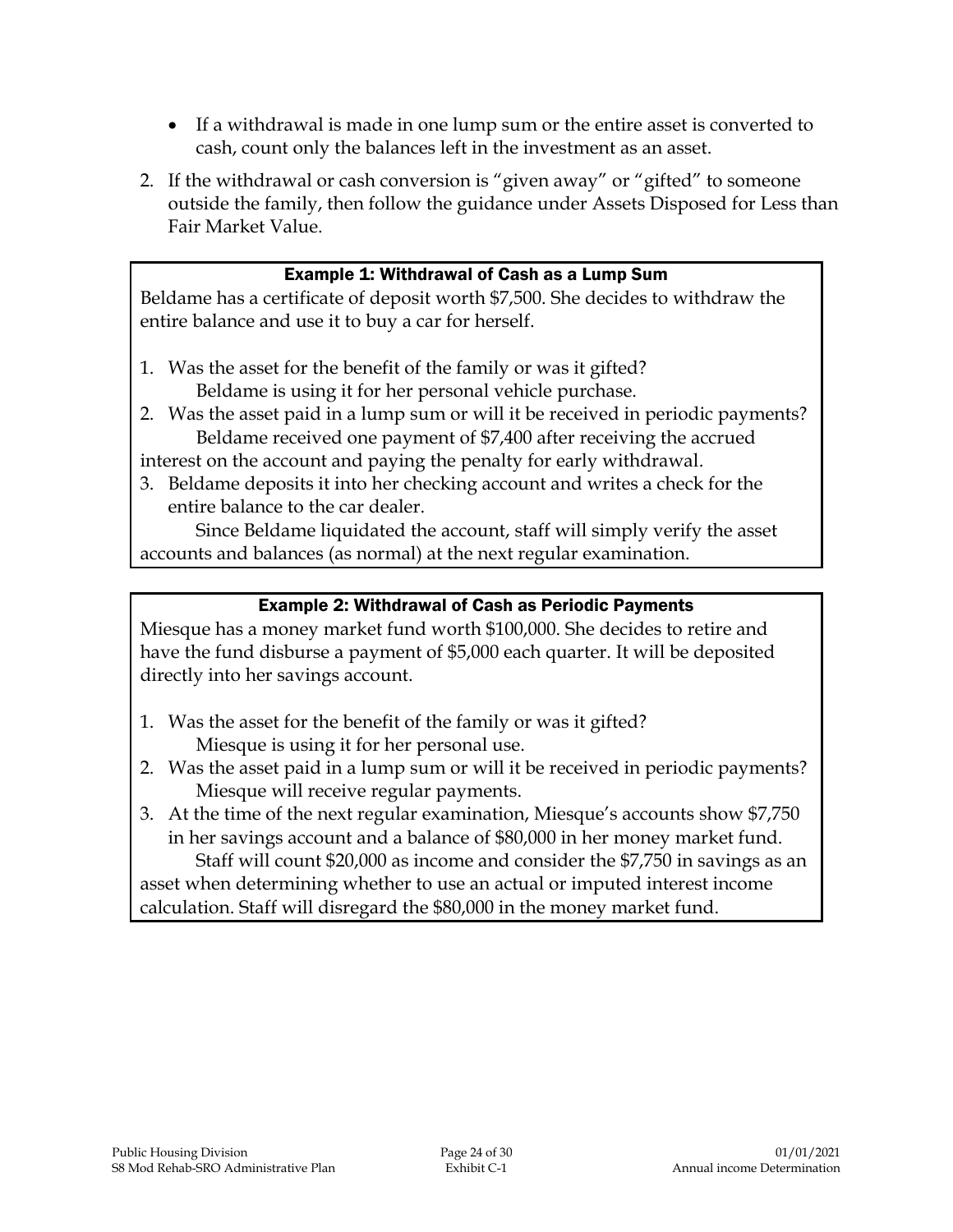### 3.E Assets Disposed for Less than Fair Market Value

Determine the value of the asset if disposed during the two years preceding certification or recertification.

- $\triangleright$  These assets may include cash gifts, property, personal loans, and privately held mortgages.
- $\triangleright$  Assets placed in irrevocable trusts are considered assets disposed of for less than fair market value EXCEPT when the assets placed in trust were received through settlements or judgments.
- $\triangleright$  Assets disposed at less than fair market value as a result of foreclosure, bankruptcy, divorce, or separations **are not** counted.
- The rule applies **only** when the fair market value of all disposed assets exceeds \$1,000.

Disposed assets are referred to as an imputed asset. The cash value of an imputed asset is the difference between the actual cash value of the asset and the amount received for it. NWA will keep track of the date of divestiture even if the date was prior to admission to housing. When the two year period expires, the income assigned to the disposed asset also expires. If the two year period ends in the middle of a recertification year, the family may request an interim recertification to remove the disposed asset(s).

## Example 1: Disposed Real Property

War Admiral sold a house within the last two years for \$100,000, incurring fees of \$5,000 to complete the sale. The fair market value of the house was \$155,000 at the last tax assessment.

- 1. Was the asset disposed at less than fair market value?  $$100,000$  (sale) is less than  $$155,000$  (value) = Yes
- 2. Does the fair market value exceed \$1,000? Yes
- 3. Determine Cash Value of Imputed Asset  $$155,000 - $5,000 = $150,000$
- 4. Calculate difference between Imputed Value and Actual Sale  $$150,000 - $100,000 = $50,000$
- 5. NWA will add \$50,000 to the asset screen as an imputed asset.

#### Example 2: Disposed Cash

War Admiral contributed \$10,000 to his grandson's college tuition and gave two granddaughters \$4,000 each to save for college. He also loaned his uncle \$5,000.

- 1. Was the asset disposed at less than fair market value? Yes; he gave the money away
- 2. Does the fair market value exceed \$1,000? Yes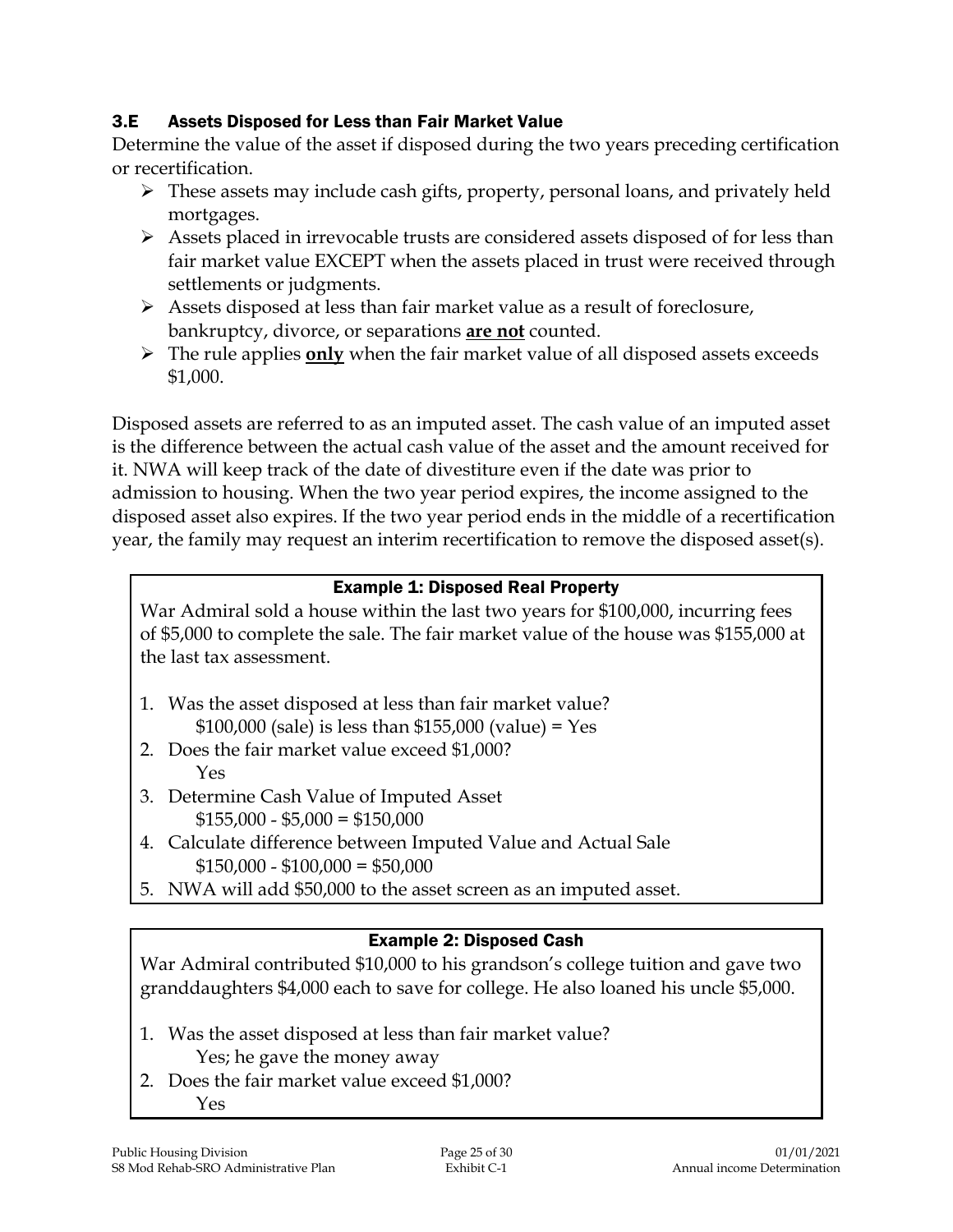- 3. Determine Cash Value of Imputed Asset  $$10,000 + $8,000 ($4,000 \times 2) + $5,000 = $23,000$
- 4. Calculate difference between Imputed Value and Actual Sale
	- $$23,000 $0 = $23,000$
- 5. NWA will add \$23,000 to the asset screen as an imputed asset.

# 3.F Equity in Real Property

Include the value of real property and other capital investments. Equity is the estimated current market value of the asset, less the unpaid balance on all loans secured by the assets, and reasonable costs (such as broker fees) that would be incurred in selling the assets.

The cash value must be determined to consider imputed income.

- $\triangleright$  Determine the market value of the property by considering all costs associated with the property; i.e., tax assessment, real estate appraisal, etc.
- $\triangleright$  Subtract the loan amount from the market value = Equity
- $\triangleright$  From equity, subtract the expenses associated with sale of the property = Cash Value

# Example: Imputed Income from Real Property

Sea Biscuit owns a house in Seldovia. The market value is \$100,000. He owes \$60,000. The cost to sell the house is \$6,000.

- 1. Market value = \$100,000
- 2. Determine Equity:  $$100,000 - $60,000 = $40,000$
- 3. Determine Cash Value  $$40,000 - $6,000 = $34,000$
- 4. Determine Imputed Income (example uses passbook rate of 0.2%)  $$34,000 \times 0.2\% = $68$

# 3.G Lump Sum Receipts

Included are inheritances, capital gains, lottery winnings, insurance settlements, and other claims. Compute the amount of the asset based on what is available when a family timely declares it, not the actual lump sum if the family has spent some of the payment. See the Lump Sum Payments section under annual income above for possible exclusions.

# 3.H Personal Property Held as an Investment

Items such as gems, jewelry, coin collections, stamp collections, art, and antique cars if not for personal use, but stored as an investment. As a general rule, personal property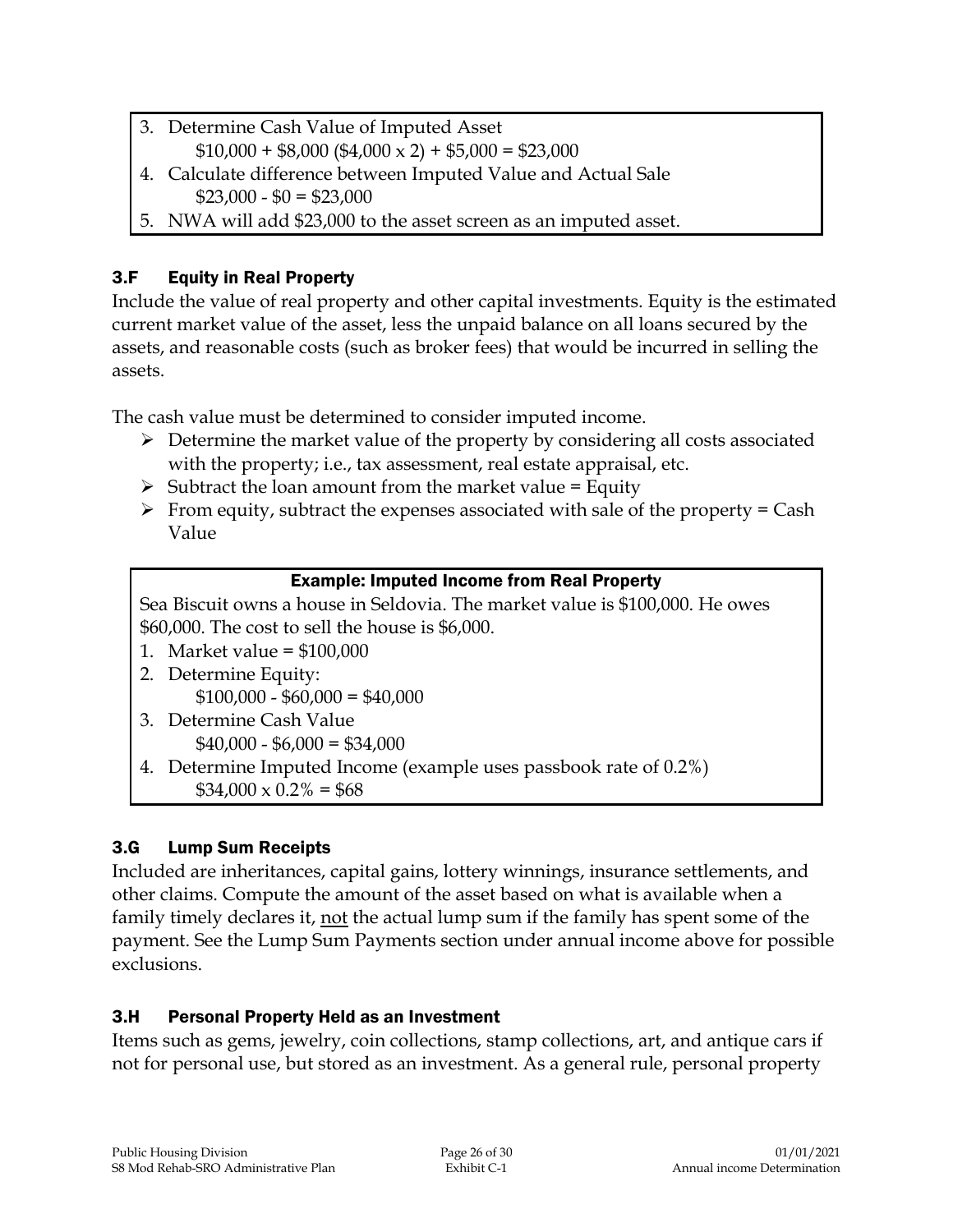used by or displayed in the household is not treated as an asset. Personal property retained in a safe deposit box is probably an asset.

# 3.I Rental Property

The rent collected from a rental property is considered income from an asset (the property). Costs associated with a rental such as insurance, mortgage interest, advertising, cleaning, maintenance, taxes, and repairs (not improvements) are deducted from the rental income. **Note**: Work performed to keep the property in good condition is considered a repair. Work that adds to either the value or life of the property is considered an improvement (IRS Publication 527).

When a rental property is an asset, NWA must compare the income from the rental property to the imputed income from the property. NWA will use the **greater** amount as the contribution to annual income. **Do not** include both the monthly rental income and imputed value of the property as income.

## Example: Rental Property Asset Calculation

Sea Biscuit remodeled the house and now receives \$1,000 per month in rent. Insurance, taxes, and regular maintenance averages \$4,000 per year.

- 1. Annualize rental income  $$1,000 \times 12 = $12,000$
- 2. Deduct rental costs to determine income  $$12,000 - $4,000 = $8,000$
- 3. Compare the rental income to the imputed value (example above) \$8,000 versus \$68
- 4. NWA will post \$8,000 in the asset screen for this property

# 3.J Retirement Accounts<sup>7</sup>

- 1. Balances held in retirement accounts are counted as assets if the money is accessible to the family member. For individuals still employed, accessible amounts are counted even if withdrawal would result in a penalty. However, amounts that would be accessible only if the person retired are not counted.
- 2. IRA, KEOGH, and similar retirement savings accounts are counted as assets, even though withdrawal would result in a penalty, unless benefits are being received through periodic payments.

 $\overline{a}$ <sup>7</sup> HUD Occupancy Handbook 4350.3, Chapter 5: Determining Income and Calculating Rent.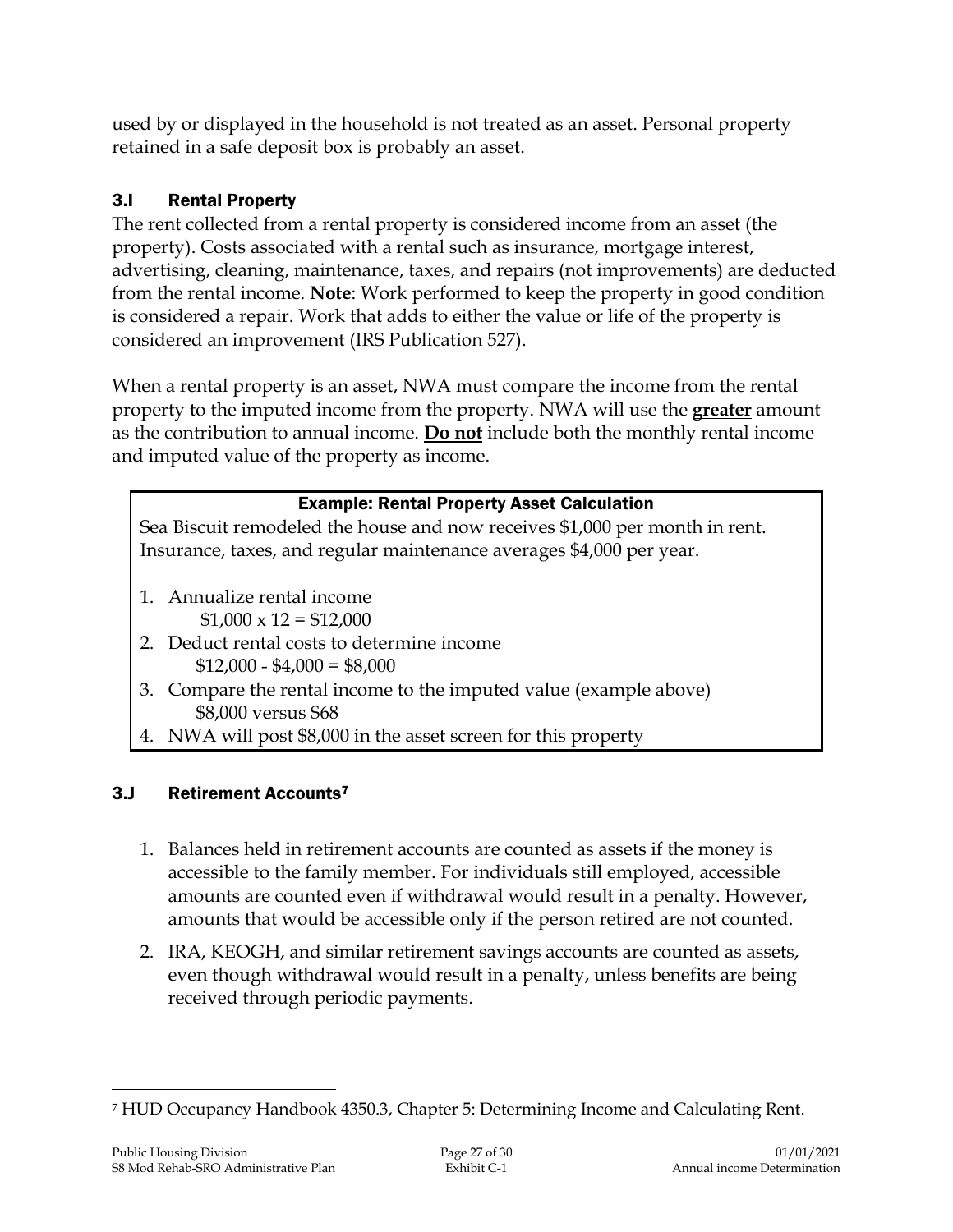- 3. Include contributions to company retirement/pension funds:
	- a) While an individual is employed, count only amounts the family can withdraw without retiring or terminating employment.
	- b) After retiring or terminating employment, count as an asset any amount the employee elects to receive as a lump sum.
- 4. Include in annual income any retirement benefits received through periodic payments. Do not count any remaining amounts in the account as an asset.

## Example: Withdrawing a Balance Held in an IRA or 401K Retirement Account Jed's 401K account balance is \$35,000. He is able to terminate his participation in the retirement plan without quitting his job, but if he did so he would lose a part of his employer's contribution and would pay a penalty fee. The total cash he could withdraw, \$18,000, is the amount that is counted as an asset.

## 3.K Savings and Checking Accounts

Use the current balance in the savings account. Use the average balance for the last six (6) months for checking accounts.

#### 3.L Stocks, Bonds, or Savings Certificates

Include money market funds and other investment accounts.

## 3.M Timeshare Interest or Ownership

A timeshare is a property with a divided form of ownership or use rights. These properties are typically resort condominium units, in which multiple parties hold rights to use the property, and each owner of the same accommodation is allotted their use period. Units may be sold as a partial ownership, lease, or "right to use", in which case the latter holds no claim to ownership of the property. The ownership of timeshare programs is varied.

The key question to consider for this is for how much could the timeshare interest be sold. That selling price less any associated costs of the sale is the equity (see the Equity in Real Property section).

#### 3.N Trusts

Include the cash value of trusts that may be withdrawn by the family. Include the value of the trust whenever the principal trust amount is available for withdrawal by the family.

#### 3.O Whole Life Insurance

Use the cash value of the policies.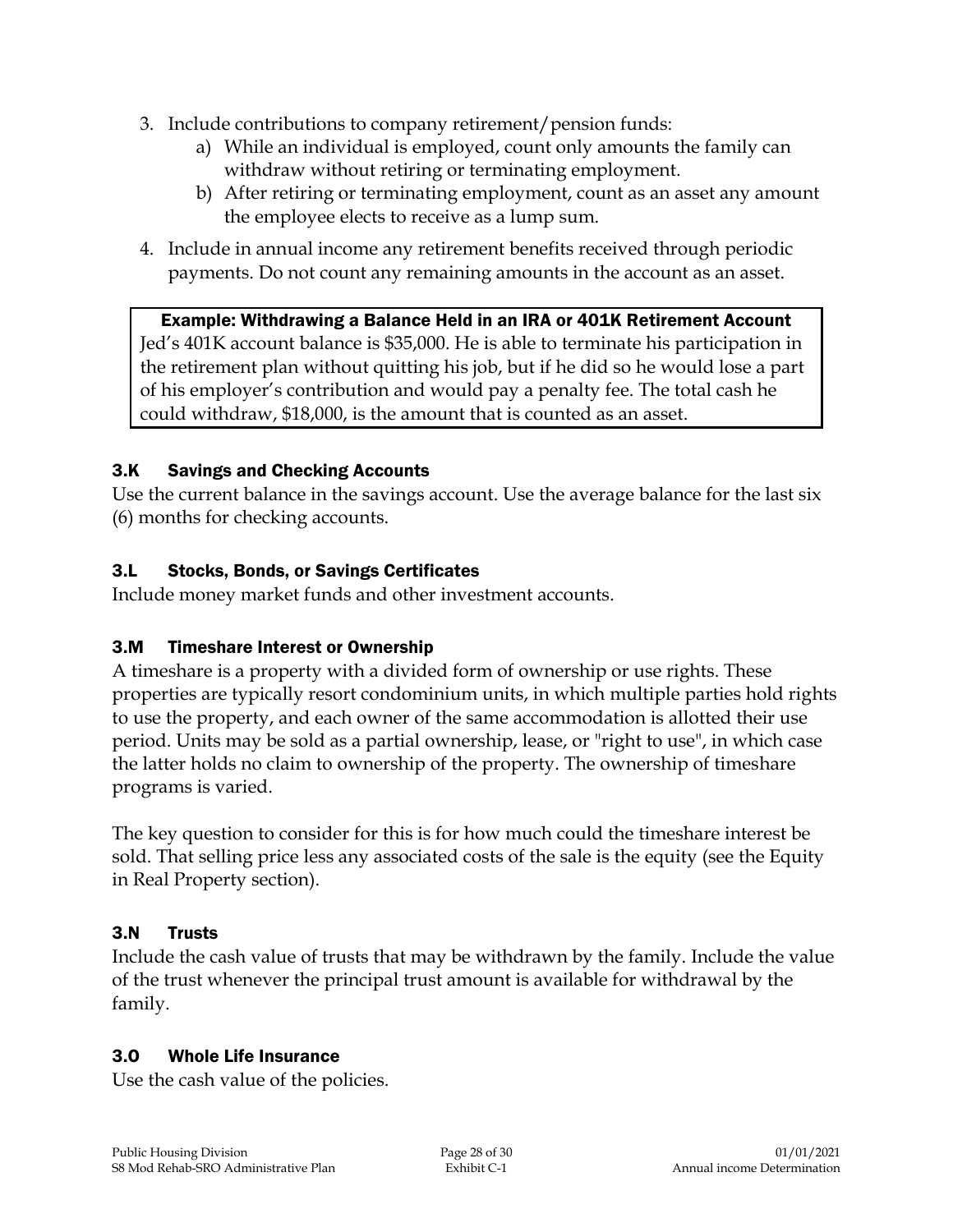# 4. Assets to Exclude

#### 4.A Business Assets

Exclude assets that are part of an active business or farming operation. NOTE: unless real estate is the family's main occupation, rental property is considered a personal asset held as an investment rather than a business asset.

#### 4.B Equity in Owner-Occupied Cooperatives

This includes manufactured homes in which the family lives.

#### 4.C HCV Homeownership Program

This exclusion applies only to families participating in the voucher homeownership program. For other families, see Calculate the Value of an Asset and Equity in Real Property to determine how to add the value of a home to family annual income.

#### 4.D Inaccessible Assets

Exclude assets not controlled by or accessible to the family that provide no income to the family.

#### 4.E Interest in Indian Trust Lands

The Indian Land Record of Title is the official record of title documents and instruments affecting Indian land that require approval by the Secretary or other Federal official. The Division of Land Titles and Records (DLTR), and its eleven Land Titles and Records Offices (LTRO), are the official Federal offices-of-record for all documents affecting title to Indian lands, and for the determination, maintenance, and certified reporting of land title ownership and encumbrance on Indian trust and restricted lands. All title documents affecting Indian land are recorded in the Indian Land Record of Title. The address for the Alaska office is: Alaska Regional Office, Bureau of Indian Affairs, P.O. Box 21647, Juneau, AK 99802. The web site is:

[http://www.bia.gov/WhoWeAre/RegionalOffices/Alaska/index.htm.](http://www.bia.gov/WhoWeAre/RegionalOffices/Alaska/index.htm)

Individually owned lands are of two kinds:

- $\triangleright$  Trust land The federal government holds legal title, but the beneficial interest remains with the individual Indian
- Restricted fee land An individual Indian holds legal title, but with legal restrictions against alienation or encumbrance